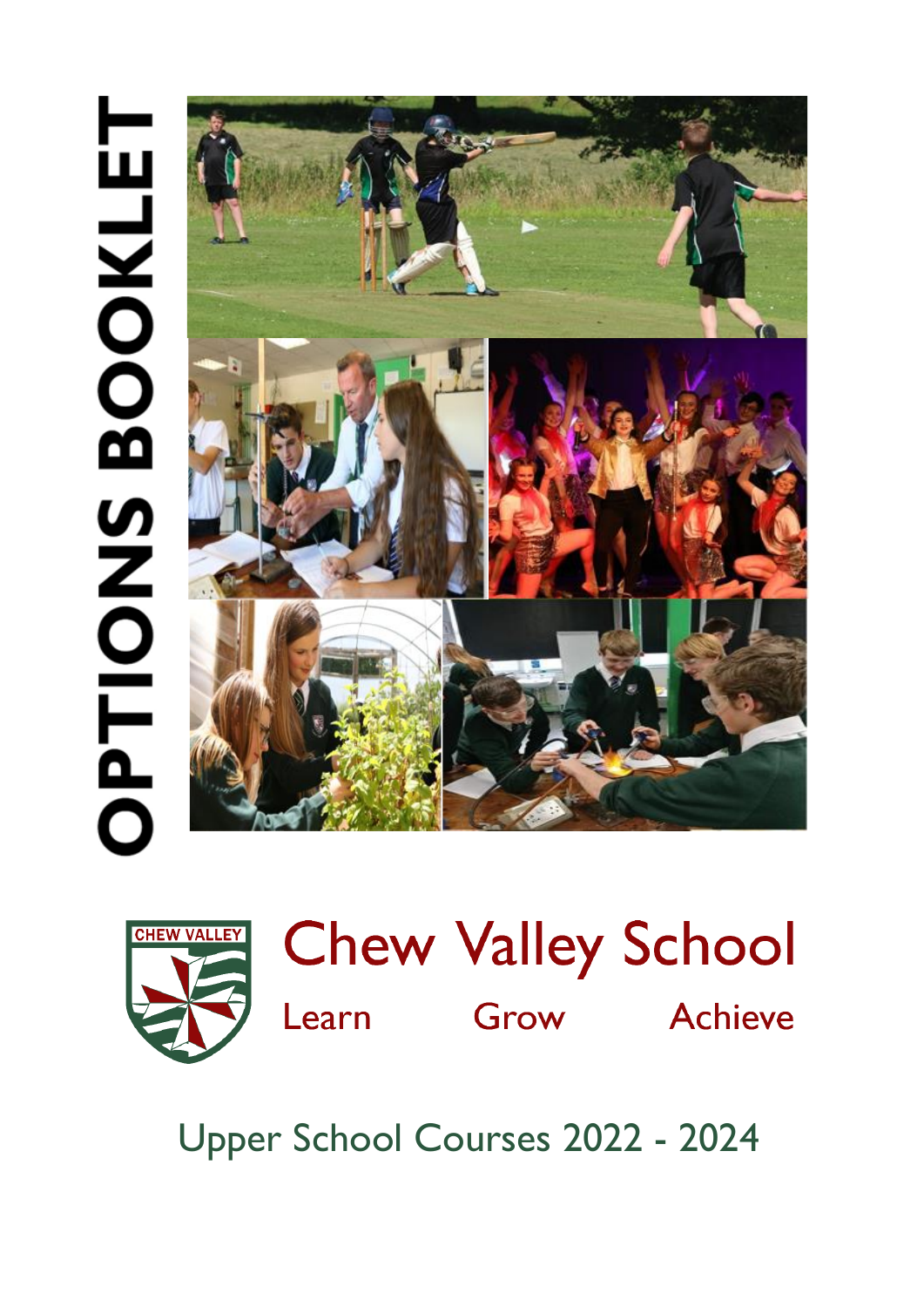# **CONTENTS**

|                                                  |                                   | Page |
|--------------------------------------------------|-----------------------------------|------|
|                                                  | What is this booklet about?       |      |
|                                                  | Upper School Courses 2022-2024    |      |
| <b>Introduction</b><br>The English Baccalaureate |                                   |      |
|                                                  | Your Key Stage 4 Course Next Year |      |

| <b>Curriculum Area</b> | <b>Course Title</b>            | <b>Board</b>   | Qualification           | Page |
|------------------------|--------------------------------|----------------|-------------------------|------|
|                        | <b>English Language</b>        | <b>AQA</b>     | <b>GCSE</b>             | 5    |
|                        | <b>English Literature</b>      | <b>AQA</b>     | <b>GCSE</b>             | 6    |
|                        | <b>Mathematics</b>             | <b>EDEXCEL</b> | <b>GCSE</b>             | 7    |
|                        | <b>Science</b>                 | <b>AQA</b>     | GCSE (up to 3 x GCSEs)  | 8    |
|                        | <b>Physical Education</b>      |                | Level 1 Award in Sports | 9    |
| <b>Core Curriculum</b> |                                | <b>SLQ</b>     | Leadership              |      |
|                        | Relationships, Sex, and Health | N/A            | N/A                     | 10   |
|                        | <b>Education</b>               |                |                         |      |
|                        | Philosophy, Religion and       | N/A            | N/A                     | 11   |
|                        | <b>Ethics</b>                  |                |                         |      |
|                        | <b>Work Experience</b>         | N/A            | N/A                     | 12   |

|                        | Art                             | <b>OCR</b>     | <b>GCSE</b>                                   | 13 |
|------------------------|---------------------------------|----------------|-----------------------------------------------|----|
|                        |                                 | <b>OCR</b>     | <b>Cambridge Nationals Award</b>              |    |
|                        | <b>Business Studies</b>         |                | Level 2                                       | 14 |
|                        | Construction                    | <b>EDEXCEL</b> | <b>BTEC Level 1</b>                           | 15 |
|                        | <b>Dance</b>                    | <b>AQA</b>     | <b>GCSE</b>                                   | 16 |
|                        | <b>Design and Technology</b>    | <b>EDUQAS</b>  | <b>GCSE</b>                                   | 17 |
|                        | <b>Food &amp; Nutrition</b>     | <b>EDUQAS</b>  | <b>GCSE</b>                                   | 18 |
|                        | <b>Drama</b>                    | <b>OCR</b>     | <b>GCSE</b>                                   | 19 |
|                        | French                          | <b>AQA</b>     | <b>GCSE</b>                                   | 20 |
|                        | Geography                       | <b>OCR</b>     | <b>GCSE</b>                                   | 21 |
|                        |                                 | <b>OCR</b>     | <b>Cambridge National Award</b>               | 22 |
| <b>Options Courses</b> | <b>Health &amp; Social Care</b> |                | Level 2                                       |    |
|                        | <b>History</b>                  | <b>EDEXCEL</b> | <b>GCSE</b>                                   | 23 |
|                        | <b>ICT</b>                      | <b>OCR</b>     | <b>Cambridge Nationals Creative</b><br>iMedia | 24 |
|                        | <b>Computer Science</b>         | <b>OCR</b>     | <b>GCSE</b>                                   | 25 |
|                        | <b>Media Studies</b>            | <b>OCR</b>     | <b>GCSE</b>                                   | 26 |
|                        | <b>Music</b>                    | <b>OCR</b>     | <b>GCSE</b>                                   | 27 |
|                        | <b>Physical Education</b>       | <b>OCR</b>     | <b>GCSE</b>                                   | 28 |
|                        | Sport                           | <b>OCR</b>     | Cambridge Nationals Certificate<br>Level 2    | 29 |
|                        | <b>Religious Studies</b>        | <b>EDUQAS</b>  | <b>GCSE</b>                                   | 30 |
|                        | <b>Spanish</b>                  | <b>AQA</b>     | <b>GCSE</b>                                   | 31 |

**[Options Pattern and Instructions](#page-33-0)** and **[Options Form](https://forms.office.com/r/Pai0scc7vi)** Options should be completed by Wednesday 26<sup>th</sup> January 2022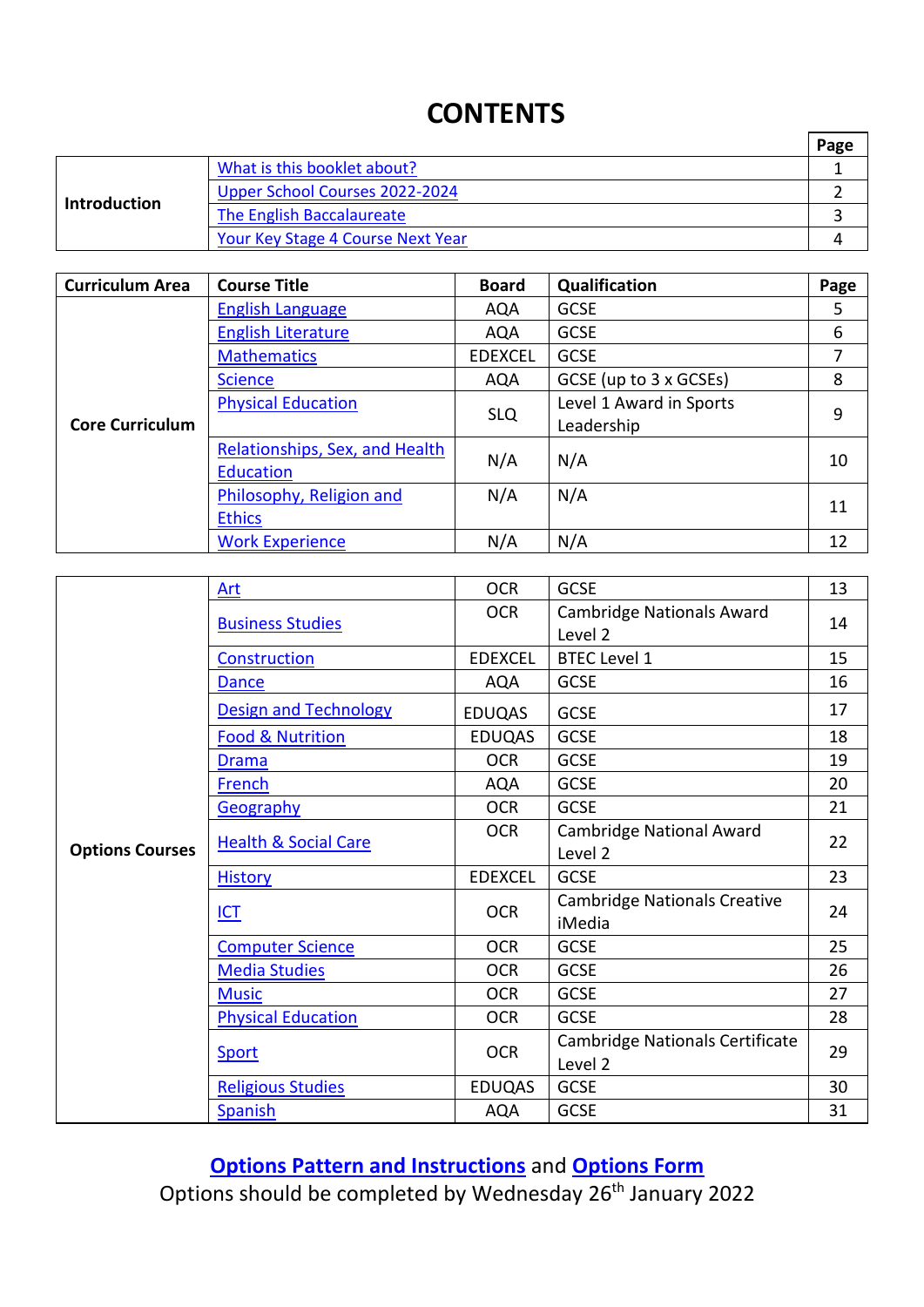# **INTRODUCTION WHAT IS THIS BOOKLET ABOUT?**

<span id="page-2-0"></span>This booklet has been prepared to help you choose the best combination of subjects for you to study in Years 10 and 11. The choices you make will set you on the path leading to your future career, so it is important that they are the right ones for YOU. Your teachers will be available to help you: listen to them and your parents and then make your decision on the basis of this advice, what you are good at and what you enjoy studying.

You will need to refer to the Options Pattern at the back of the booklet. Advice about how to complete options will be given to students in school and to parents at the Options Evening on 11<sup>th</sup> January.

### WHO FLSE CAN HELP?

- Your Form Tutor: Your tutor knows you very well and will help and advise you on a one-to-one basis. They will be there to guide you through the whole Options process.
- Careers Staff: Mr Hammett works with Mrs Farr (our careers advisors) who offers impartial careers advice to students. This is done through meetings and individual interviews which are arranged by Mr Hammett.

### **What to consider when choosing:**

- ✓ **Do** choose subjects YOU want to do. You are the person who has to do the work.
- $\checkmark$  **Do** choose subjects that you are good at.
- ✓ **Do** talk to your tutor, your teachers and your parents and get their advice. They want to help you.
- × **Don't** simply choose what your friend has chosen. There is no guarantee you will be in the same class.
- × **Don't** choose a subject because you like the teacher. They might not teach you next year.
- × **Don't** choose something new just for a change. Find out about it first.
- × **Don't** choose before reading everything in this booklet and listening to advice.

### **IT IS IMPORTANT THAT YOU GET IT RIGHT. IT IS NOT POSSIBLE TO SWAP COURSES ONCE YOU HAVE STARTED IN SEPTEMBER**

This is a really exciting time for you. You are moving on to the next phase of your school career. There are so many wonderful opportunities ahead, both within the courses you follow and in the fantastic range of activities available to you outside the classroom. Challenge yourself – you will be surprised at what you can achieve!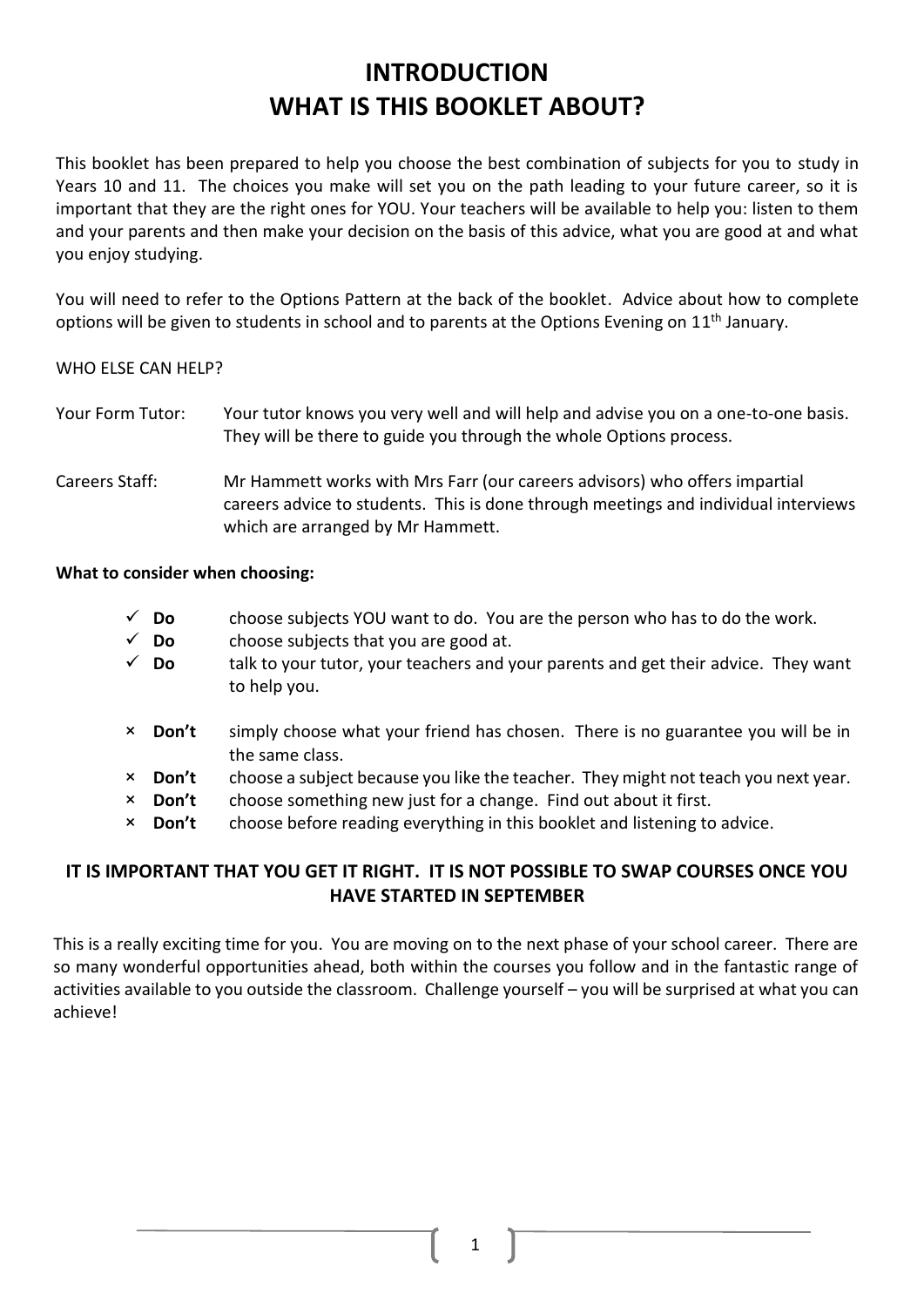# <span id="page-3-0"></span>**INTRODUCTION UPPER SCHOOL COURSES 2022 – 2024**

### **THE KEY STAGE 4 CURRICULUM**

The curriculum is a combination of subjects you *have* to study (The Core Curriculum) and subjects you can *choose* to study (Optional). The Core Curriculum is:

> **English & English Literature Maths Science PE Personal, Social, and Health Education (PSHE) Philosophy and Ethics (RE)**

These subjects develop the skills that are essential for all careers and for helping you to cope in the modern world.

### **What are the different qualifications on offer?**

### **GCSEs**

- GCSEs cater for all students.
- All GCSEs will be graded from 9-1 (with 9 being the highest).

### **Applied Qualifications**

Applied qualifications (sometimes called "vocational" qualifications) offer an alternative to GCSE. They have a greater proportion of continuous assessment than GCSEs, although they do have an examined element.

- **[BTEC](http://www.edexcel.com/BTEC/Pages/default.aspx)** qualifications are work-related programmes of study designed to accommodate the needs of employers in skills-based industries.
- **[Cambridge Nationals](http://www.cambridgenationals.org.uk/about/)** are vocationally-related qualifications that take an engaging, practical and inspiring approach to learning and assessment.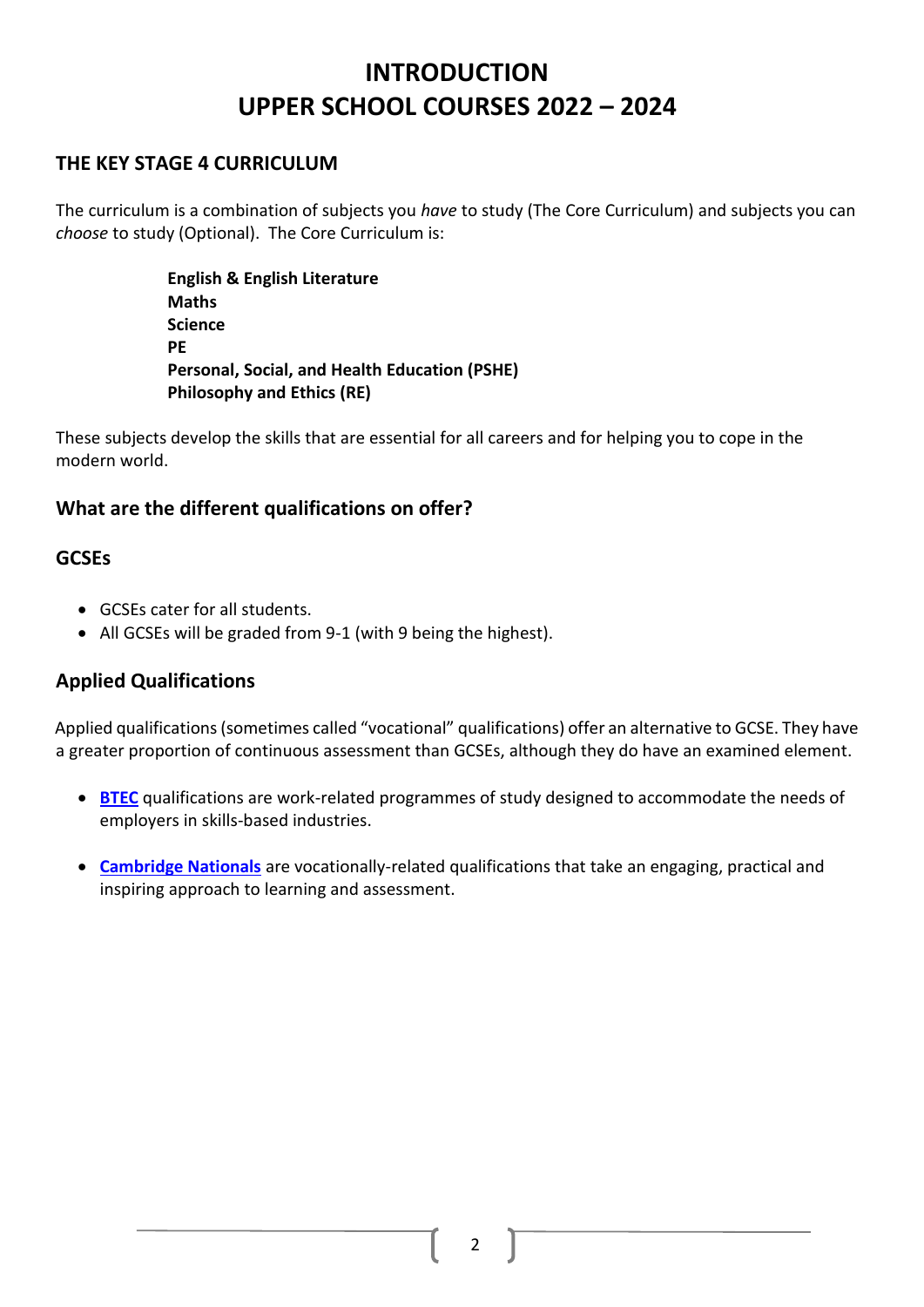# **INTRODUCTION**

### <span id="page-4-0"></span>**[The English Baccalaureate](http://www.education.gov.uk/schools/teachingandlearning/qualifications/englishbac/a0075975/the-english-baccalaureate)**

The English Baccalaureate is a certificate awarded to any student achieving 9-5 (or equivalent) in five separate elements:

- 1. GCSE English Language
- 2. Two Science GCSEs (either separate Sciences, or Combined Science. Computer Science also counts as a Science for the English Baccalaureate)
- 3. GCSE Mathematics
- 4. History or Geography GCSE
- 5. A Modern Foreign Language GCSE (French or Spanish)

The subjects included in the English Baccalaureate are designed to ensure that all students have the opportunity to study a broad core of subjects, ensuring that doors are not closed off to you in terms of future progression. Subjects which qualify for the English Baccalaureate are flagged throughout this booklet.

### **Options Nomination**

The majority of our options are a free choice. However, some options will be decided by your teachers based on your achievement in Years 7 to 9. These include:

- **Science**: Your Science set is decided by your attainment in Science assessments throughout Key Stage 3. The majority of students study for two GCSEs in Combined Science. The highest attaining students follow a Triple Science course studying for separate GCSEs in Biology, Physics and Chemistry. For more details see our [Science](#page-8-1) pages. Please note that the number of triple groups does vary from year to year, therefore attitude to learning grades may also be considered in selection.
- **BTEC Construction**: This is a Level 1 course equivalent to GCSE grades 1-3. Students are nominated for this course based on their suitability by Learning Support, Design Technology and pastoral staff.
- **PE**: You can opt for a PE course but PE staff will then place students on the most appropriate course (GCSE PE or Cambridge National Sport) based on prior attainment and participation in PE and Sport.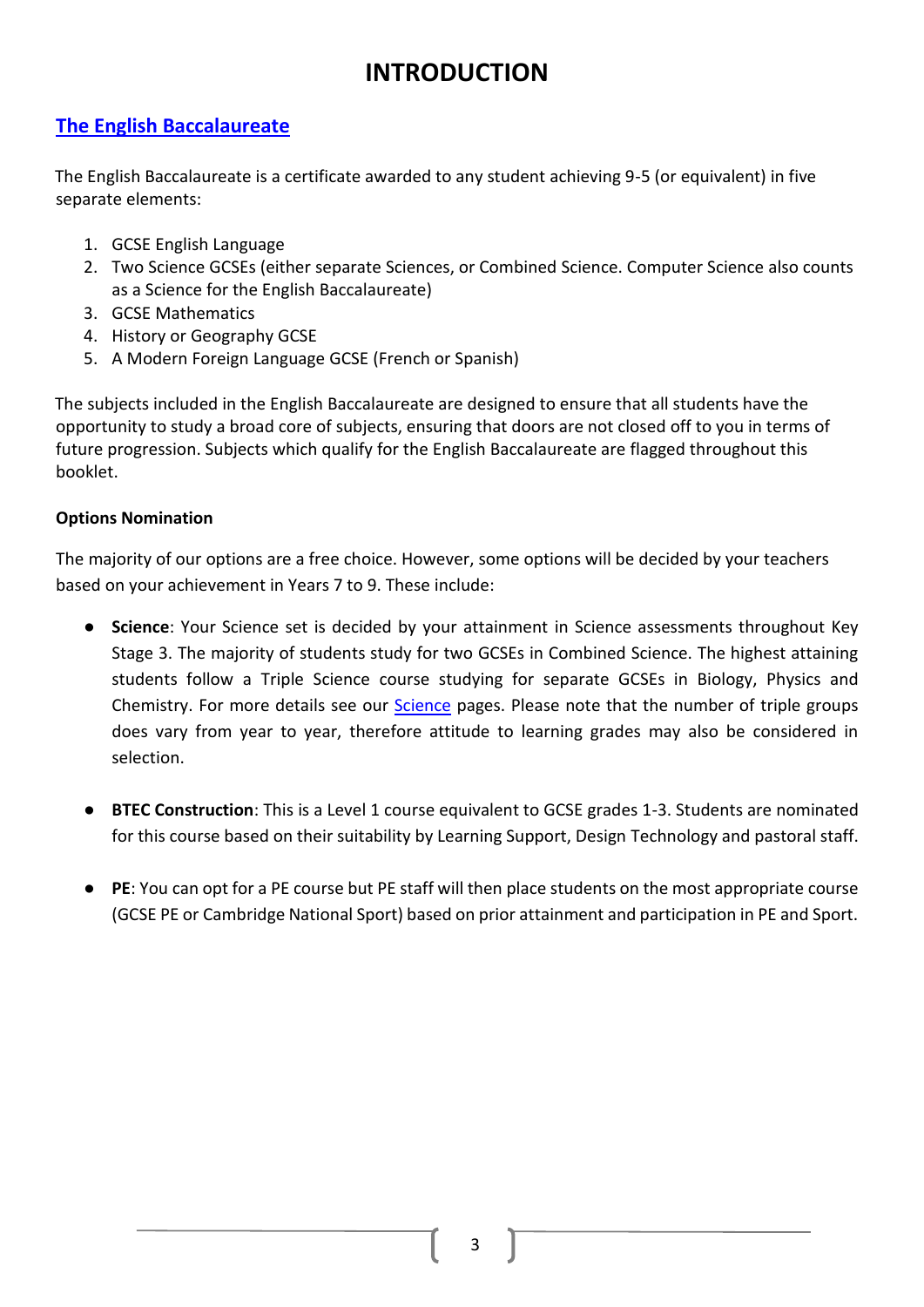# **INTRODUCTION YOUR KEY STAGE 4 COURSE NEXT YEAR**

<span id="page-5-0"></span>The standard timetable will be made up in the following way:

| <b>SUBJECT</b>                    | <b>COMPULSORY OR</b><br><b>OPTIONAL</b> | <b>PERIODS PER</b><br><b>FORTNIGHT</b> |
|-----------------------------------|-----------------------------------------|----------------------------------------|
| English & English Literature      | Compulsory                              | 8                                      |
| Maths                             | Compulsory                              |                                        |
| <b>Combined or Triple Science</b> | Compulsory                              | 10                                     |
| <b>Physical Education</b>         | Compulsory                              | 3                                      |
| Philosophy and Ethics             | Compulsory                              |                                        |
| <b>RSHE</b>                       | Compulsory                              |                                        |
| Option A                          | Choice to be made now                   | 5                                      |
| Option B                          | Choice to be made now                   | 5                                      |
| Option C                          | Choice to be made now                   | 5                                      |
| Option D                          | Choice to be made now                   | 5                                      |
|                                   | <b>Total Lessons:</b>                   | 50                                     |

### **Course Viability**

We will try to run every course on offer in this booklet. However, in some instances courses may not recruit enough students to create a viable option group. If this happens you may be asked to opt again. In this case your tutor will meet with you to offer advice and help you to make a suitable alternative choice.

### **What to do next**

- The subjects available next year are arranged in alphabetical order.
- Read the details of each course carefully.
- Seek advice and then make your decisions.

If at any stage a student or parent would like to meet with your tutor, or Head of House, please contact Reception to request a meeting, or you can email [erogers@chewvalleyschool.co.uk](mailto:erogers@chewvalleyschool.co.uk)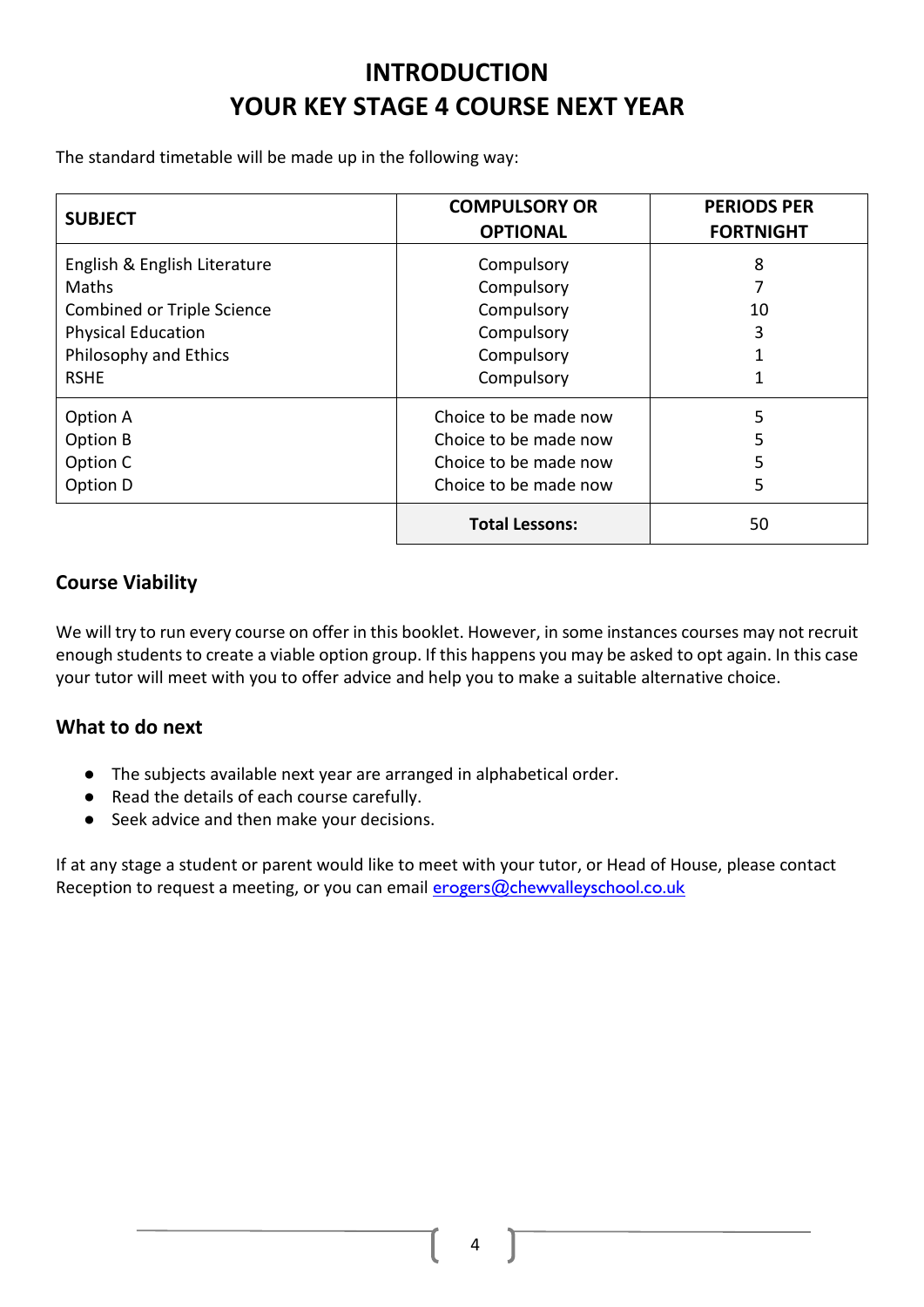# **CORE CURRICULUM GCSE ENGLISH LANGUAGE**

<https://vimeo.com/489387130/aa9360772f>

### <span id="page-6-0"></span>**What do you study?**

- A course leading to a GCSE in English Language.
- A range of writing skills for fiction and non-fiction forms and purposes.
- Reading skills linked to a range of literary and non-fiction texts.
- Writing skills for a variety of different purposes and audiences.

### **Why study English?**

- To develop crucial communication skills as a speaker and writer.
- To develop your reading skills, helping you not only to read more difficult texts but also to notice inference, implication and make deductions about what you read.
- To develop skills in analysing and thinking.
- To develop your ability to form opinions about the world and to consider a range of ideas.
- To learn about Literature and Media texts and what they show about the world around you.

*GCSE English is a vital qualification for most future jobs, 6th Form or further education, as evidence that you can read, write, speak, listen and think well!*

### **How is the course assessed?**

**Two** written exams at the end of Year 11:

|         | <b>Written Examinations</b> |
|---------|-----------------------------|
| Reading | 50%                         |
| Writing | 50%                         |

### **Exam 1 (1 hour 45 minutes):**

- **Section A: Reading:** Answer four increasingly challenging questions on an extract from literary fiction. (40 marks in total)
- **Section B: Writing:** One extended writing task. (40 marks)

### **Exam 2 (1 hour 45 minutes):**

- **Section A: Reading:** Answer four increasingly challenging questions on two non-fiction texts, some of which require you to compare them. (40 marks in total)
- **Section B: Writing:** One extended writing task (40 marks)

There will be a separate assessment of your speaking and listening skills reported with your examination results, for which you will complete the work in class.

This GCSE which will be graded 1-9, with 9 being the highest.

### **Who is responsible for the course?**

Mr G James - Head of English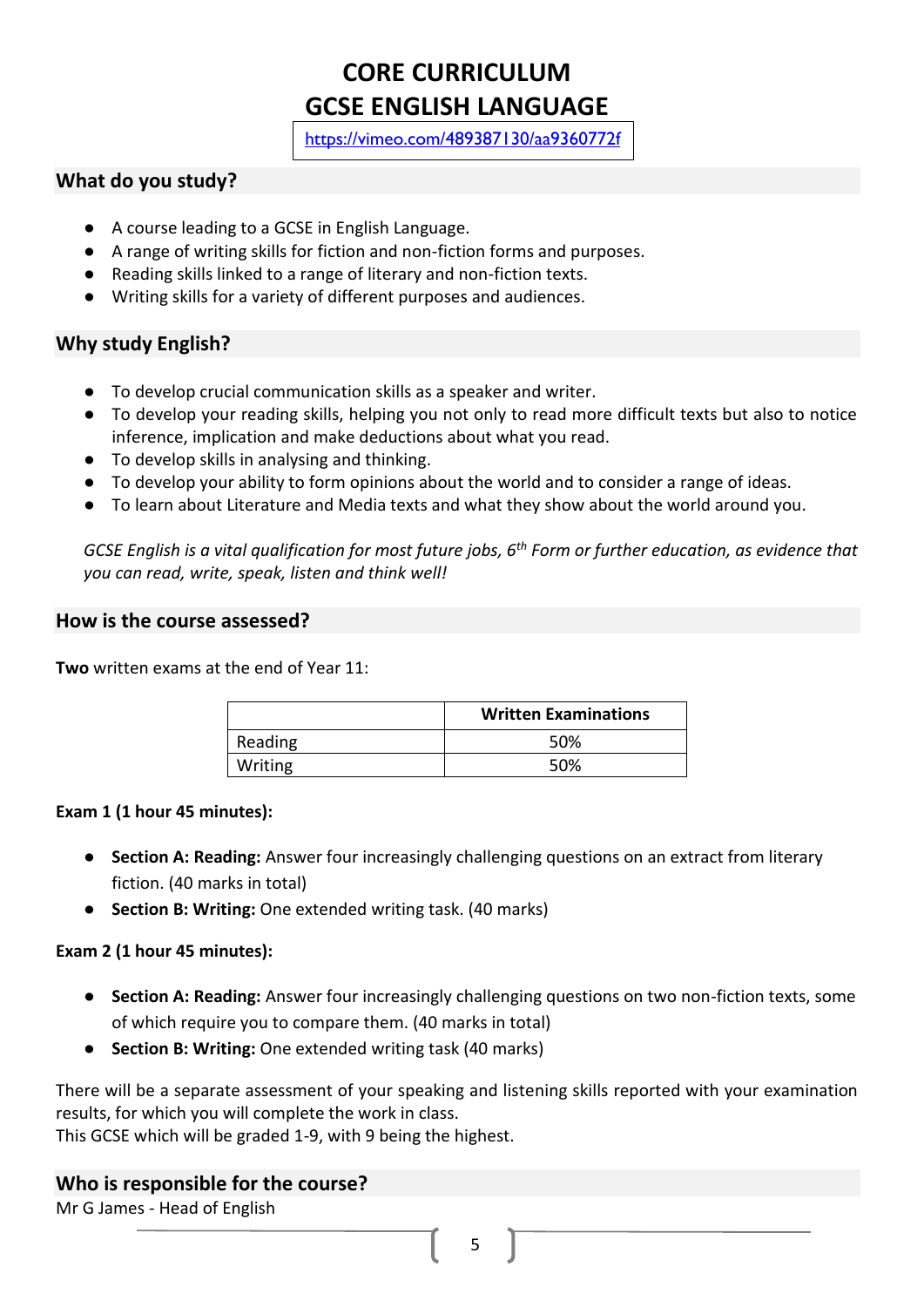# **CORE CURRICULUM GCSE ENGLISH LITERATURE**

### <span id="page-7-0"></span>**What do you study?**

- A course leading to a GCSE in English Literature.
- $\bullet$  A modern prose or drama text, a Shakespeare play, a 19<sup>th</sup> Century novel and an Anthology of Poetry.
- There are some links with the English Language GCSE, and some of the texts studied can provide useful practice for the unseen literary extracts in one exam.

### **Why study English Literature?**

- It develops your ability to respond to others' ideas and ways of seeing the world.
- It develops further your ability to communicate effectively and to think independently. To succeed, you need to analyse well and develop lively and interesting essays.
- It is even more evidence of good reading and writing skills to add to your English Language GCSE.
- It leads directly to English Literature or Language and Literature at A level.
- The analytical, expressive and argumentative skills that you will develop will be useful for your future career and further study.

### **How is the course assessed?**

**Two** written exams at the end of Year 11.

|                                                    | <b>Written Examination</b> |
|----------------------------------------------------|----------------------------|
| Exam: Shakespeare and the 19 <sup>th</sup> Century | 40%                        |
| novel                                              |                            |
| Exam: Modern Texts and Poetry                      | 60%                        |

### **Exams:**

● **Shakespeare and the 19th Century novel (1 hour 45 minutes)**

Section A – Two-part question on a studied Shakespeare play. One in response to an extract and one an extended response on the whole play.

Section B – Two-part question on a studied  $19<sup>th</sup>$  Century novel. One in response to an extract and one an extended response on the whole text.

● **Modern Texts and Poetry (2 hours 15 minutes)**

Section A – An essay on a studied modern prose or drama text.

Section B – Comparative essay on two poems from studied anthology.

Section C – Two responses to unseen poetry.

This GCSE which will be graded 1-9, with 9 being the highest.

### **Who is responsible for the course?**

Mr G James - Head of English

6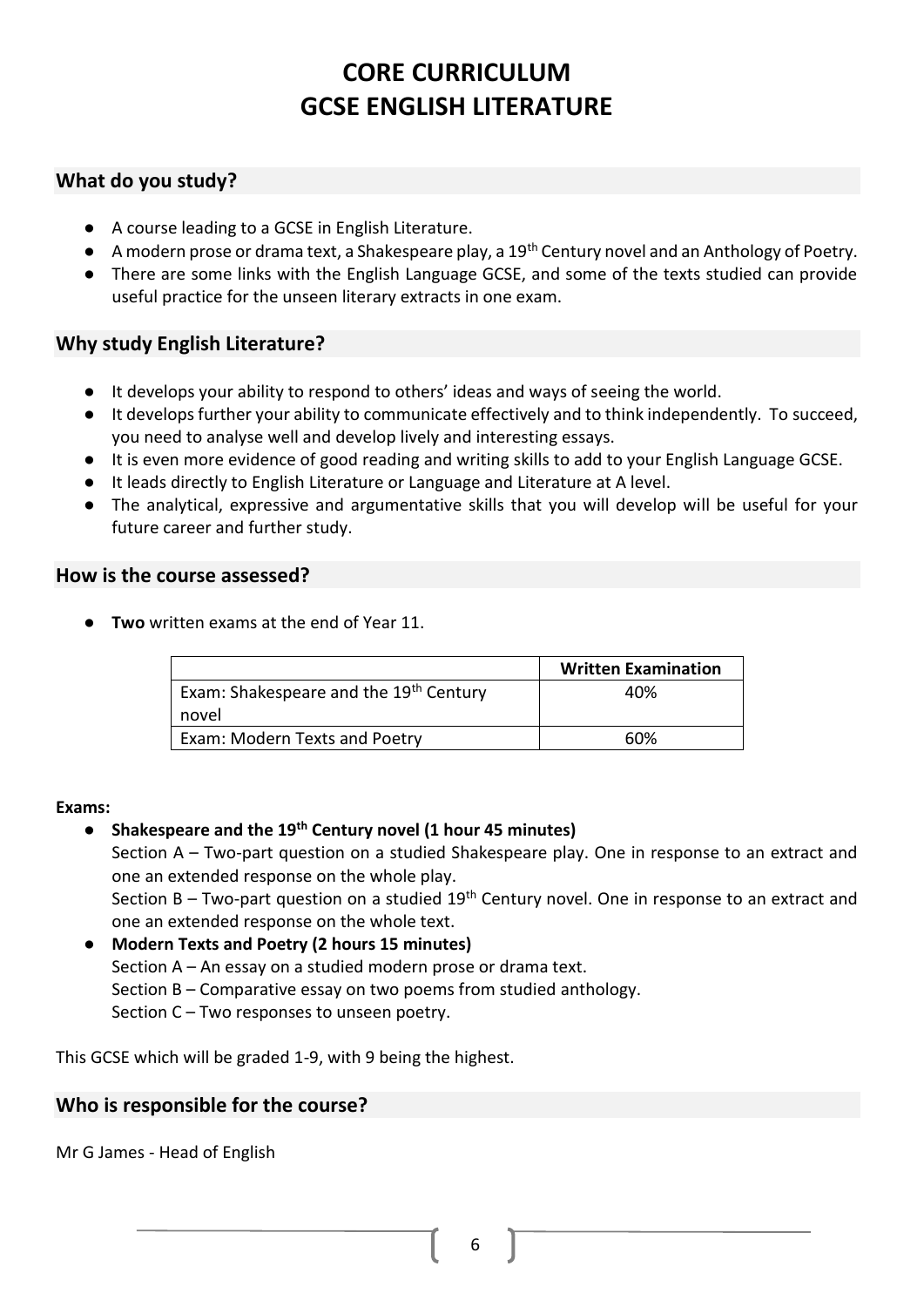# **CORE CURRICULUM GCSE MATHEMATICS**

[https://vimeo.com/663306009/ec5d3677](https://eur01.safelinks.protection.outlook.com/?url=https%3A%2F%2Fvimeo.com%2F663306009%2Fec5d3677a0&data=04%7C01%7Cknorfolk%40chewvalleyschool.co.uk%7Ced848ad336a14ad94e4708d9d1d18fbd%7Cd19699aa861749e3afdf44daf0905611%7C0%7C0%7C637771520248150271%7CUnknown%7CTWFpbGZsb3d8eyJWIjoiMC4wLjAwMDAiLCJQIjoiV2luMzIiLCJBTiI6Ik1haWwiLCJXVCI6Mn0%3D%7C3000&sdata=%2Fdoz4jNsJy1clkCroSecctfaBa2RVoWDoQlx0MPlQ%2B4%3D&reserved=0)

### <span id="page-8-0"></span>**What do you study?**

You will build on and widen your knowledge in the following main areas: **Number, Algebra, Ratio, Proportion and Rates of Change, Geometry and Measures, Probability and Statistics.**

You will continue to develop skills in problem solving and applying your knowledge to new situations. The GCSE syllabus will require you to become fluent in the fundamentals of mathematics, to reason mathematically by following a line of enquiry, and to solve problems by applying mathematics to a variety of routine and non-routine problems. You will have to choose an appropriate method and then set out your own strategy for solving the problem. There will be marks awarded for the quality of your written communication in Maths.

### **Why study Maths?**

- It will develop your ability to comprehend, interpret and communicate mathematical information in a variety of forms appropriate to the information and context.
- It is a language that can be used to describe the world around us.

[a0](https://eur01.safelinks.protection.outlook.com/?url=https%3A%2F%2Fvimeo.com%2F663306009%2Fec5d3677a0&data=04%7C01%7Cknorfolk%40chewvalleyschool.co.uk%7Ced848ad336a14ad94e4708d9d1d18fbd%7Cd19699aa861749e3afdf44daf0905611%7C0%7C0%7C637771520248150271%7CUnknown%7CTWFpbGZsb3d8eyJWIjoiMC4wLjAwMDAiLCJQIjoiV2luMzIiLCJBTiI6Ik1haWwiLCJXVCI6Mn0%3D%7C3000&sdata=%2Fdoz4jNsJy1clkCroSecctfaBa2RVoWDoQlx0MPlQ%2B4%3D&reserved=0)

- It provides a strong foundation for further academic and vocational study and for employment.
- There is presently a national shortage of mathematically trained students, therefore having a strong Maths GCSE makes you very employable.

### **How is the course assessed?**

You will follow a **linear course** during the two years and you will be assessed over three, 1.5 hour written exams at the end of the course: one non-calculator paper and two calculator papers. The content of the curriculum will be assessed across all three papers. The table below illustrates the topic areas covered in this qualification and the topic area weightings for both the assessment of the Foundation and Higher tier.

| <b>Tier</b>       | <b>Topic area</b>                   | Weighting  |
|-------------------|-------------------------------------|------------|
|                   | Number                              | $22 - 28%$ |
|                   | Algebra                             | 17 - 23%   |
| <b>Foundation</b> | Ratio, Proportion and               | $22 - 28%$ |
|                   | Rates of Change                     |            |
|                   | <b>Geometry and Measures</b>        | $12 - 18%$ |
|                   | <b>Statistics &amp; Probability</b> | $12 - 18%$ |
|                   | Number                              | 12 - 18%   |
|                   | Algebra                             | $27 - 33%$ |
| Higher            | Ratio, Proportion and               |            |
|                   | Rates of Change                     | 17 - 23%   |
|                   | <b>Geometry and Measures</b>        | $17 - 23%$ |
|                   | <b>Statistics &amp; Probability</b> | 12 - 18%   |

You will be given homework on a weekly basis. This is an important aspect of the course as it allows you to consolidate learning that has taken place in class, as well as allowing your teacher to monitor your understanding.

### **Who is responsible for the course?**

<span id="page-8-1"></span>Mrs T Carle - KS4 Co-ordinator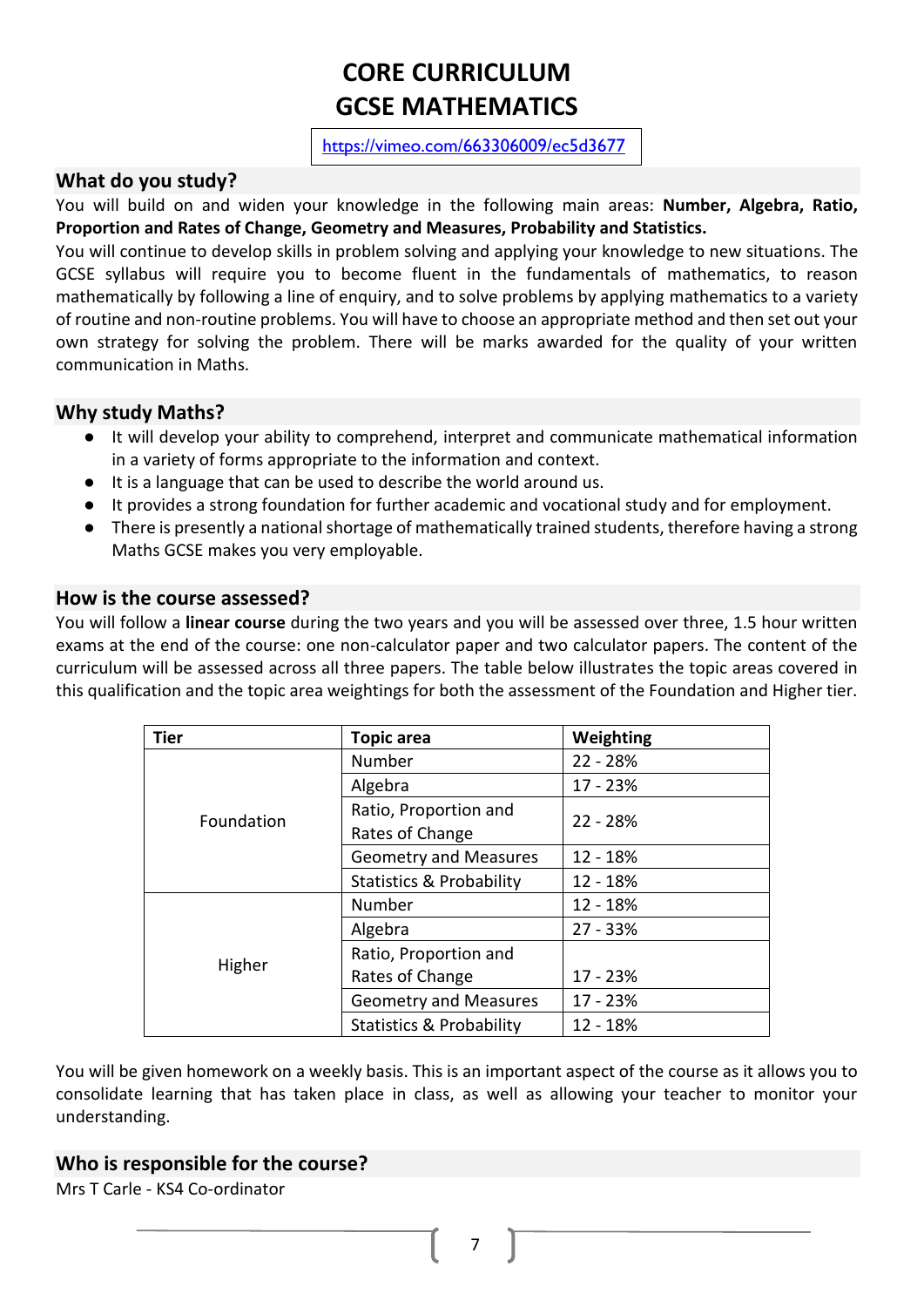# **CORE CURRICULUM GCSE SCIENCE**

<https://vimeo.com/491184220/29105264ac>

### **What do you study?**

The Science course which draws together the essential skills of **Biology, Chemistry, Physics and Environmental Science**, is all about how our universe works. It looks at many different aspects including:

- How living things work, reproduce and affect each other and the natural environment.
- How we can use and exploit the world's natural resources.
- How we can develop alternatives to the fast-diminishing resource of the planet and attempt to safeguard our future.
- How we can apply technologies, both old and new, to improve our daily lives.
- Where possible, we try to use experiments and demonstrations to cover the ideas.

Topics covered include cells, inheritance, ecology, atomic structure, organic chemistry, chemical analysis, forces, energy and electricity.

### **Why study Science?**

- The course lets you develop your scientific skills further.
- The nation as a whole needs to have a good grasp of scientific ideas so that we can make sensible choices about our future. This course provides a lot of the information and analytical skills necessary to allow you to contribute in an informed manner.
- The triple or combined GCSE options are the essential qualifications needed if you plan to take any science (including Environmental Science, Geology and Psychology) further.
- A huge number of career paths need science qualifications, including engineering and all medical careers.

### **How is the course assessed?**

Due to recent government changes, the old system of two separate Science GCSEs are no longer offered. Instead, most students will follow the new 'Combined Science' qualification equivalent to two GCSEs and graded as 4,4 or 7,7. There will be no coursework component, instead, all students will carry out 16 'required practicals' that will be tested within the examinations at the end of Year 11. The content is split between Biology, Chemistry and Physics which are weighted equally in the final exams. At the end of Year 9 and as a result of performance in Year 9, either one or two groups of students will be given the option of doing the Triple Science course where students study three separate Science GCSEs in the curriculum time given for two. This will involve completing extra content for Biology, Chemistry and Physics and is suitable only for those students whose performance and attitude is deemed by their teachers to warrant a place on the course. Parents will be informed by letter at the end of Year 9 if their children have been selected for this course.

### **Who is responsible for the course?**

Mr J Walford - Head of Science

8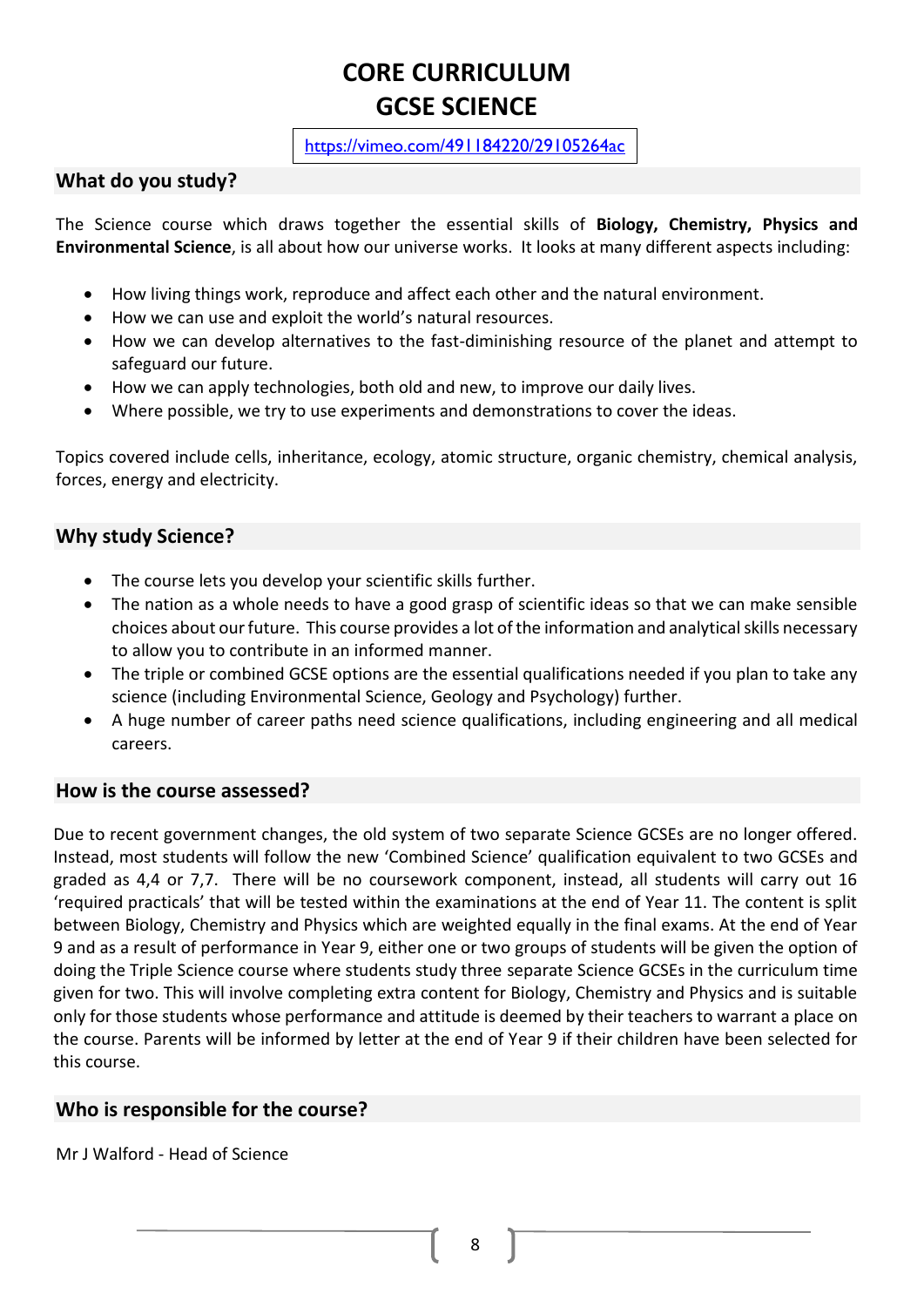# **CORE CURRICULUM CORE PHYSICAL EDUCATION**

<https://vimeo.com/489391624/6fdd771529>

### <span id="page-10-0"></span>**What do you study?**

During your Core PE lessons in Key Stage 4 we hope that you will complete your vocational qualification that you began in Year 9. This is called the Level 1 Award in Sports Leadership, known as SLQ for short. You will continue to cover the pattern of activities that you have opted for. The criteria for a pass include a 95% participation rate so you must bring your kit to all lessons.

You will be given a logbook to record your leadership experiences. This could be anything from leading a warm up in your core PE lesson to organising a sporting festival for 150 Year 2 students. Your logbook provides the evidence to award your certificate at the end of the course.

During lessons you will be developing your practical skills but also learning leadership skills that will help you in all aspects of your future, for example, organisation, communication, fair play, officiating and health and fitness. You will get the opportunity to practice these skills through a variety of different activities.

In Year 11, you will have the opportunity to choose a variety of activities that will encourage you to follow a healthy, active lifestyle. We will encourage you to complete sport specific leadership and officiating qualifications but these will be optional.

### **Who is responsible for the course?**

Miss J Hibbert - Head of Physical Education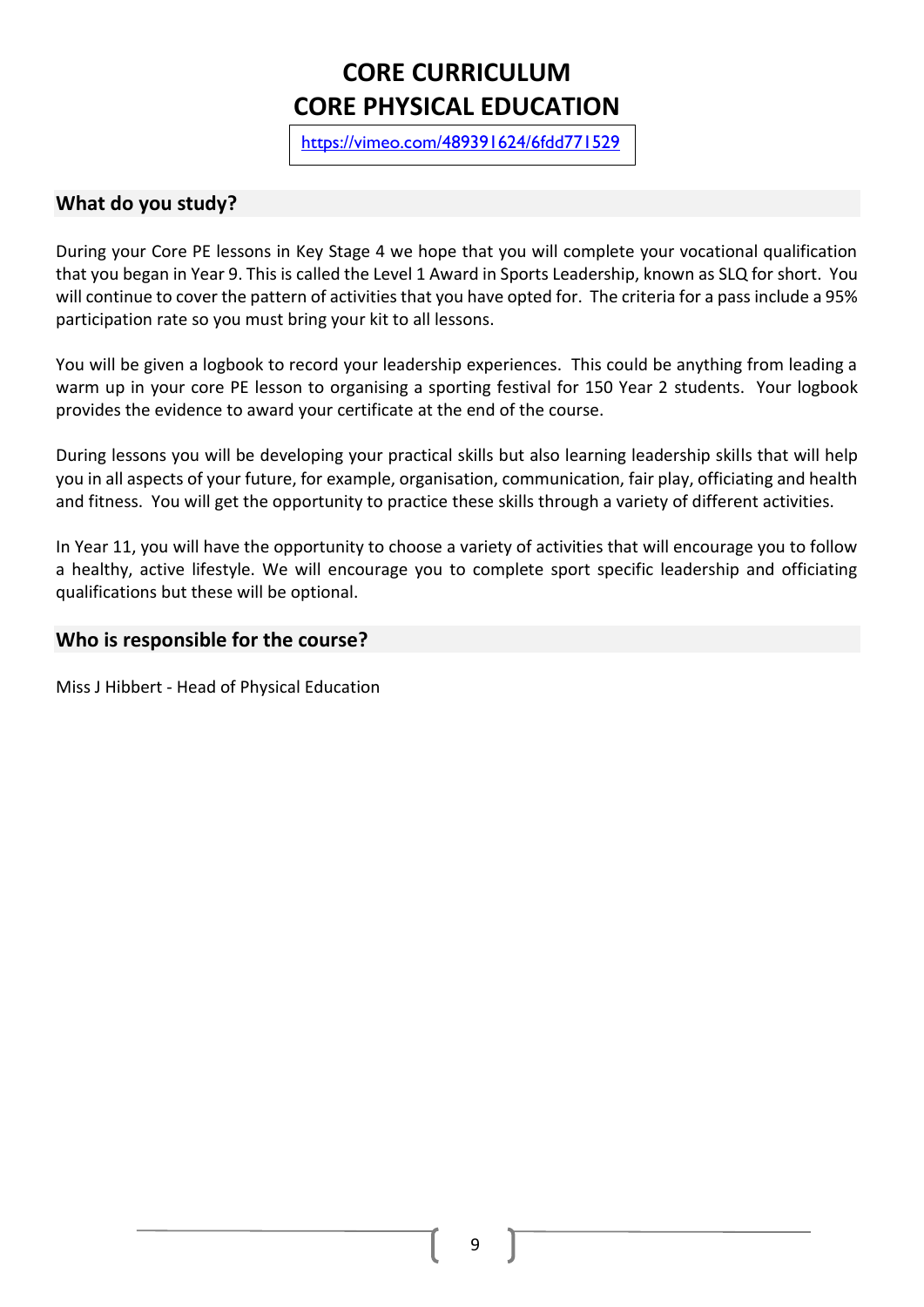# **CORE CURRICULUM RELATIONSHIPS, SEX AND HEALTH EDUCATION**

### <span id="page-11-0"></span>**What is the course about?**

All students will follow a programme in RSHE. This will involve learning about a range of issues that are important and relevant to the lives of all young people, looking at how society affects you, and your role and responsibilities. The programme will include:

- **Sex and Relationships Education**
- **Drug Awareness Education**
- **Risk awareness including e-safety**
- **Physical and emotional wellbeing**

RSHE will be timetabled once a fortnight and lessons will be run by one of a specialist team. Experts may be invited in to talk to your group about particular issues or to run workshops. There will be opportunities for you to work in a variety of ways including pair work, group discussion, student presentations and to join larger groups on topical projects.

Citizenship is also an important part in the school curriculum and you will have an opportunity to take part in a range of activities including community service, charity fundraising, representation on the school and Year Council and initiatives such as recycling and healthy eating.

### **Why do we study RSHE?**

This programme is devised to give you information about a wide range of issues but also to help develop your confidence, your ability to share your views and opinions and to tolerate and support those of your peers. It also fulfils the statutory RSHE curriculum laid down in legislation.

### **How is this subject assessed?**

There are no exams in RSHE, but evidence of your work and involvement will be recorded in your monitoring and assessment profile.

### **Who is responsible for the course?**

Mrs L Pope - Head of PRE and RSHE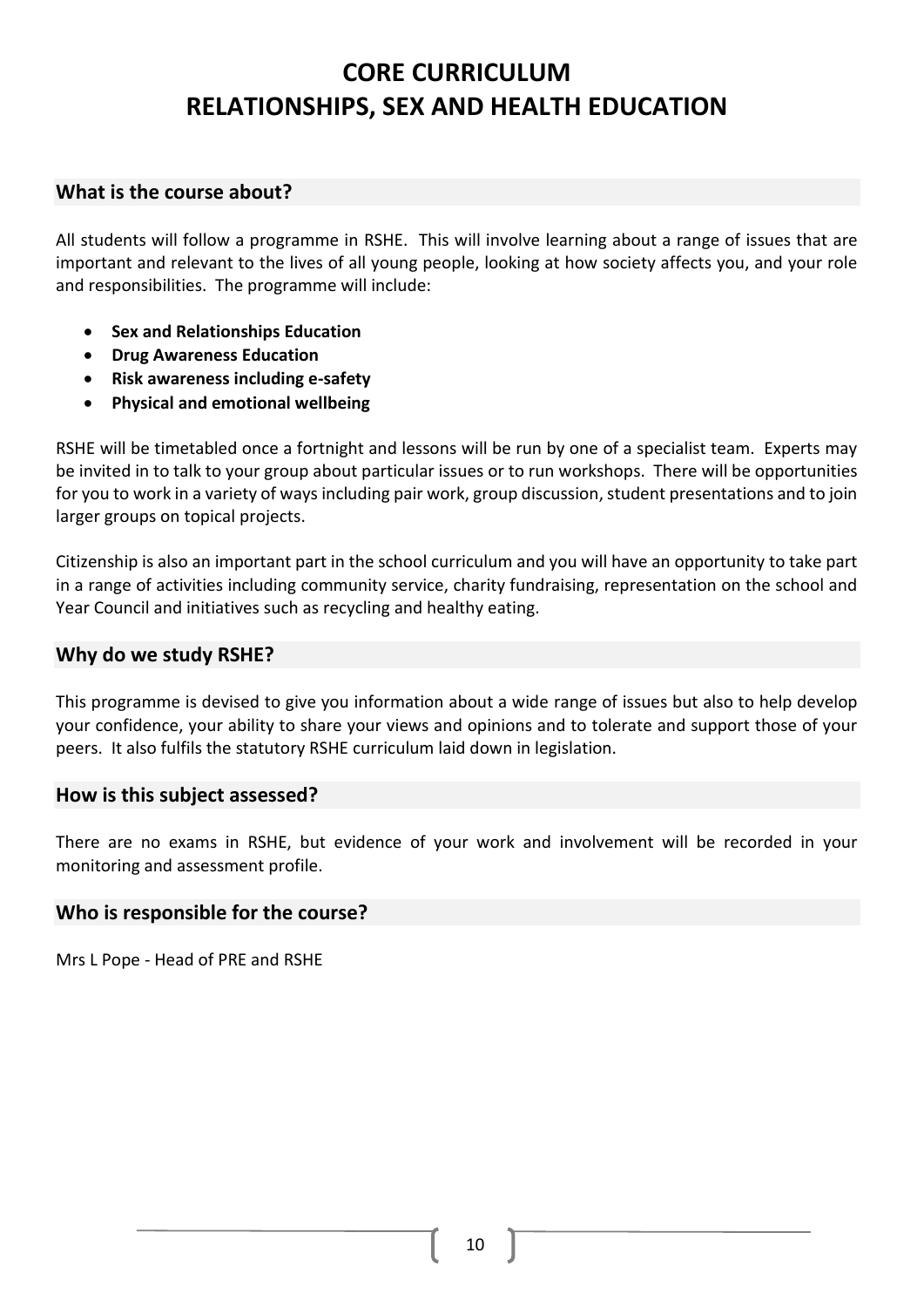# **CORE CURRICULUM PHILOSOPHY, RELIGION AND ETHICS**

<https://vimeo.com/491184828/31d1b13a28>

### <span id="page-12-0"></span>**What is the course about?**

The course covers a wide range of topics from Philosophy, Religion and Ethics.

Students will consider their own views on these issues and will consider a range of different religious and non-religious viewpoints.

### **Why do we study Philosophy, Religion and Ethics?**

The Philosophy, Religion and Ethics course builds on the course studied in Years 7 to 9. Philosophy and Ethics addresses issues of faith and fulfils our legal obligation to teach Religious Education and the British Values of democracy, the rule of law, individual liberty, and mutual respect and tolerance of those with different faiths and beliefs. In addition to this it provides young adults with a forum to face some deep and difficult questions about our lives and behaviour and the opportunity to develop critical thinking and analytical skills which will enhance their learning experience across the curriculum and allow them to communicate their ideas in a more sophisticated way.

It will enable students to:

- develop their interest in, and enthusiasm for, a study of religion and its relation to the wider world;
- develop their knowledge, skills and understanding of religion by exploring the significance, impact of beliefs, teachings, sources, practices, ways of life and forms of expressing meaning;
- express their personal responses and informed insights on fundamental questions about identity, belonging, meaning, purpose, truth, values and commitment.

### **How is this subject assessed?**

There are no exams in Philosophy, Religion and Ethics, but evidence of your work and involvement will be recorded in your monitoring and assessment profile.

### **Who is responsible for the course?**

Mrs L Pope - Head of PRE and RSHE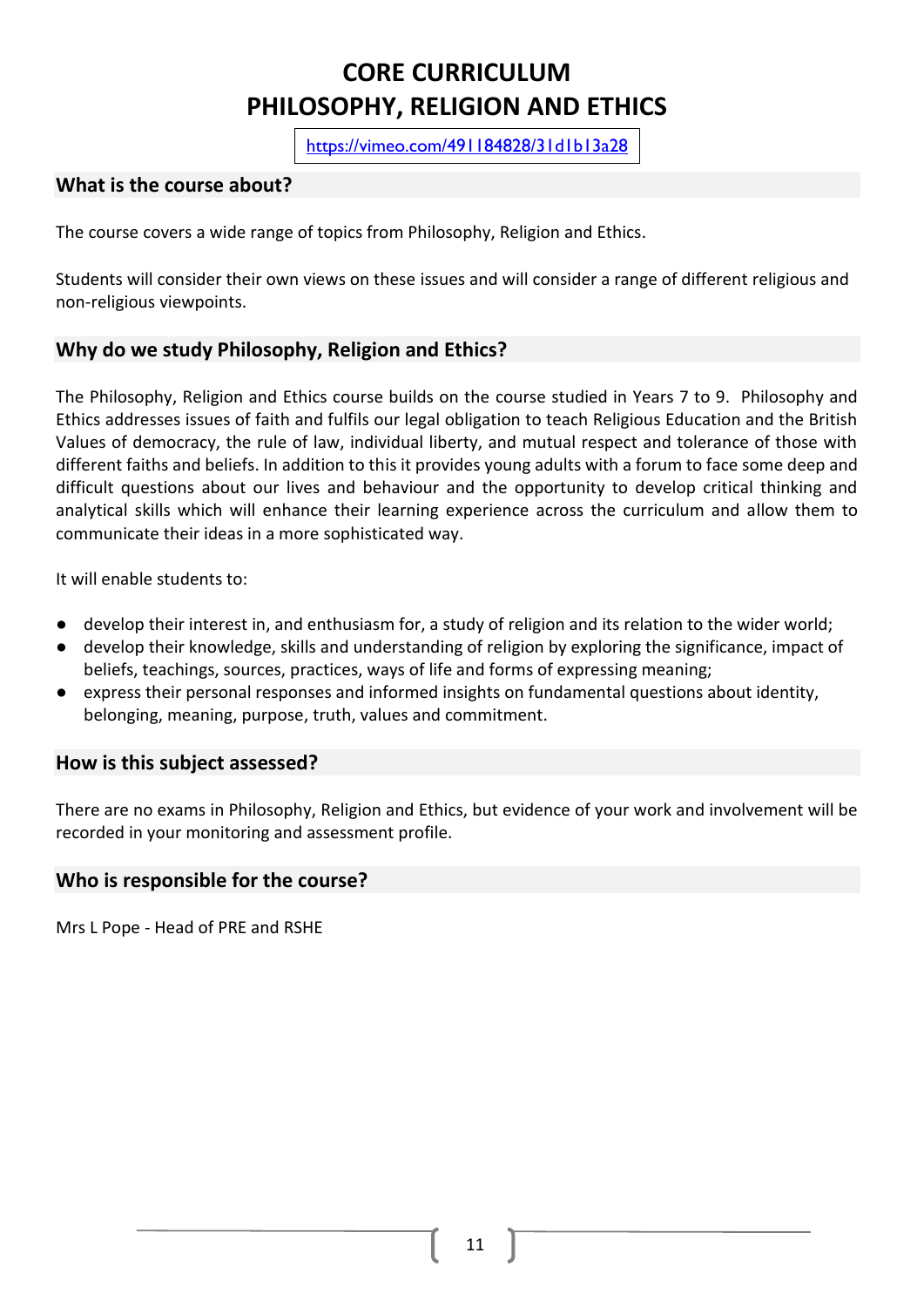# **CORE CURRICULUM WORK EXPERIENCE**

### <span id="page-13-0"></span>**CAREERS AND WORK EXPERIENCE**

During Year 9 you carried out work on your career ideas and destinations in Aspire, and may have taken part in our careers fair at school. This should give you some ideas about future careers which may interest you. In Year 10 you will take part in "Aspire +" with sessions tailored to help you decide your future pathways, and in a week's Work Experience during June 2023. It is really worth booking into your placement as early as possible, so hunting for a place starts in October 2022, some placements get booked up very, very quickly.

You will be given guidance about how to apply and have access to our extensive list of approved placements which have been checked for Health and Safety, however, any place will be considered given enough time to complete the required checks (these can take over 8 weeks).

In Year 11 you will be given guidance about post-16 options, including careers talks and individual interviews. Independent advice can also be found on the following website: www.careerpilot.org.uk, In school, we also use www.unifrog.org

Additionally, from Year 9 upwards our "careers lunches" are available to provide students with access to real employers and employees who talk students through how to get into their fields and sectors, and then take questions. These run regularly during the school year and information is posted on the Message board.

The school also employs a Careers advisor called Mrs Farr who is available for group and individual appointments throughout Year 10 and Y11. Contact her via her school email: [jfarr@chewvalleyschool.co.uk,](mailto:jfarr@chewvalleyschool.co.uk) or book an appointment via Mr Hammett.

If you or your parents have any concerns about careers or the programme we offer, please contact Mr Hammett.

### **Who is responsible for careers and work experience?**

Mr N Hammett - Head of Careers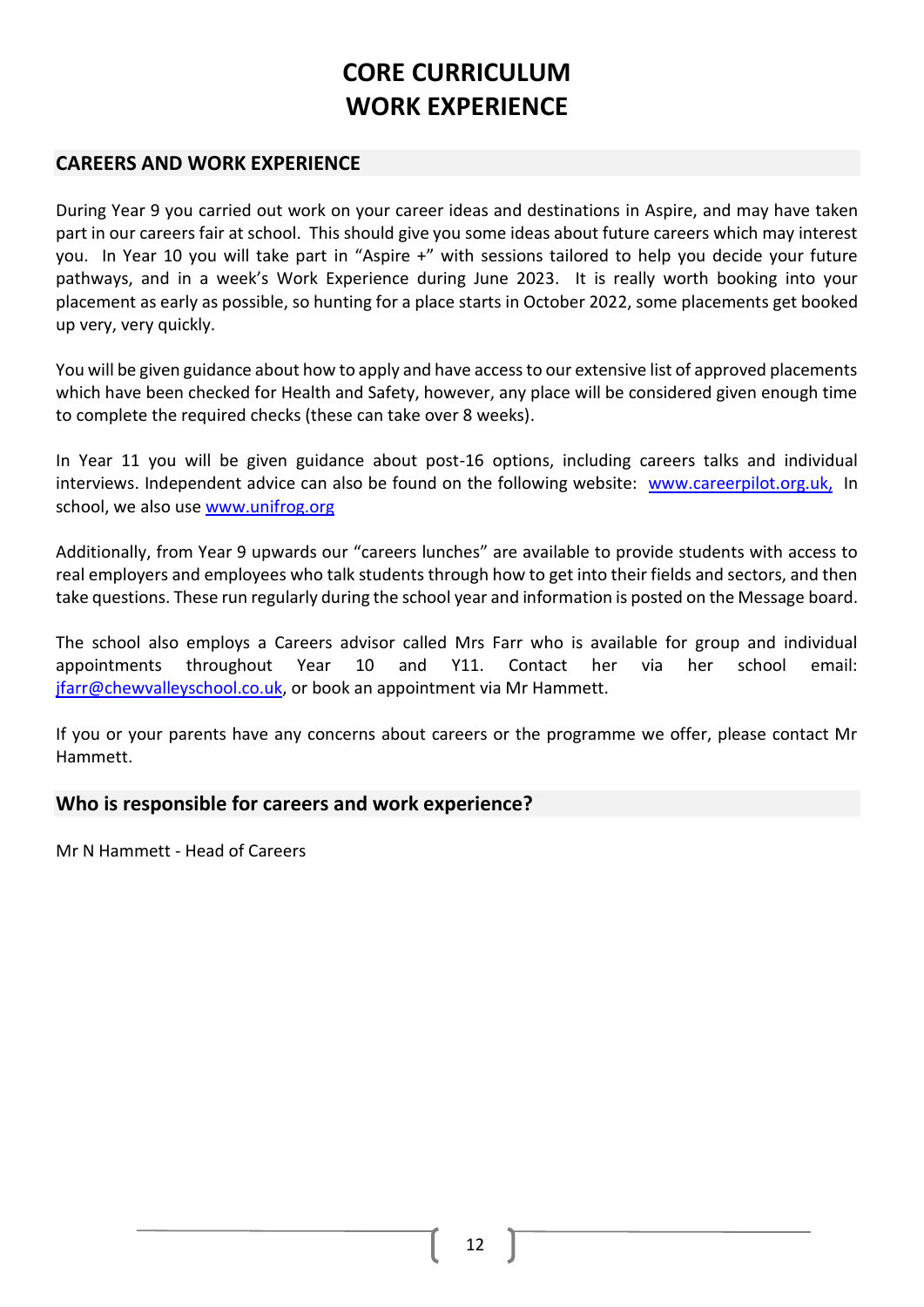# **OPTION SUBJECTS GCSE ART**

### <https://vimeo.com/489389843/73398d7533>

### <span id="page-14-0"></span>**What do you study?**

This is a two-year GCSE course. During these two years, some of the most important skills you will be expected to develop are:

- **Learning to draw and express yourself through mark making, using a wide variety of materials and techniques.**
- **Researching, referencing, refining and emulating many different artists and designers and finding inspiration through their methods of working.**
- **Independent and sustained study in class and at home.**
- **Refining initial ideas, improving and focusing, culminating in a successful final piece.**

You will study and practise a broad range of skills, techniques, themes and artists. Although the majority of your assessed work will be developed in your sketchbooks, you will also be expected and encouraged to produce a number of quality, 2D/3D pieces of 'finished' artwork to complete your portfolio.

### **Why study Art?**

Art is a creative subject that promotes and encourages independent resourceful, ingenious, self-disciplined learning. Students achieving grades 9-5 could go on to study Art (Fine Art), Textiles or Photography at A level.

### **How is it assessed?**

There are four Assessment Objectives that carry equal weight. Your coursework portfolio and your final set task (exam) will be marked under these headings:

- **Develop** (ideas and investigations informed by research into art and artists) 25%
- **Experiment** (select and use materials, techniques and processes) 25%
- **Record** (drawing and recording observations) 25%
- **Present** (a personal and informed response, connecting ideas, research and observations as a final piece) 25%

**60% of your GCSE** grade is based on the **Coursework Portfolio**. This portfolio is made up of projects and the best pieces of work produced over the two years. The more you do and the more involved you are in the course, the higher your grade will be. There will be Art trips to generate source material for a successful coursework portfolio.

**40% of your GCSE** grade is based on the **OCR-set task (exam)**. You will have a 10-hour practical, (run over two days, under exam conditions) to present a personal response. All the preparation work for the set task is produced in the weeks beforehand and is an important element of your assessment.

### **Who is responsible for the course?**

<span id="page-14-1"></span>Mr S P O'Connell - Head of Art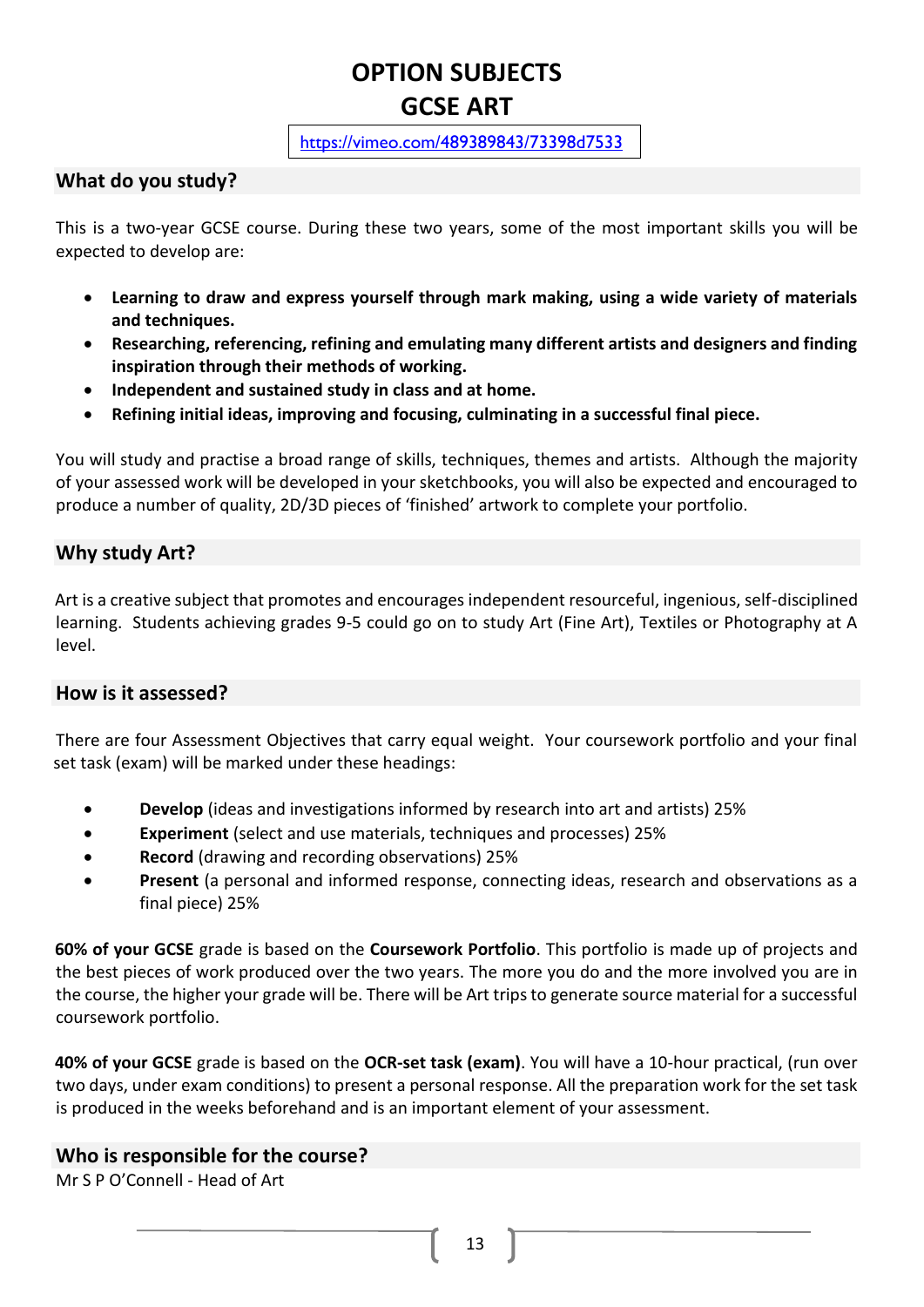# **OPTION SUBJECTS CAMBRIDGE NATIONALS IN ENTERPRISE AND MARKETING**

<https://vimeo.com/489389501/15b1846531>

### **What do you study?**

Enterprise and Marketing is a vocationally related course, where you develop knowledge by applying your learning in a work-related context. You will take responsibility for your own learning and develop skills, such as team-working and working to tight deadlines that are essential for the modern-day workplace. The course consists of 3 units:

- **Design a business proposal** This unit will provide learners with the skills and knowledge to design a product proposal to meet a business challenge scenario. Learners will be able to identify a customer profile for their own product design, develop market research tools and use these to complete market research for their product. Learners will complete financial calculations to select a pricing strategy and determine whether their proposal is viable.
- **Market and pitch a business proposal -** This unit will provide learners with the skills and knowledge to create a brand identity and promotional plan. They will be able to pitch their product proposal to an external audience after completing a practice pitch, and complete a review of both their pitching skills and product proposal. By completing this unit, learners will know how to use a combination of branding and promotional methods that complement each other and appeal to a specific customer profile. They will gain the crucial skills of professionally pitching to an unknown audience. This will help to prepare them both for employment situations such as interviews and for starting up a business in the future, while also developing the transferrable skill of presenting information to others in a clear and persuasive manner.
- **Enterprise and marketing concepts -** By completing this unit, learners will understand the main activities that will need to happen to support a start-up business and what the key factors are to consider when starting up a business. Learners will understand how and why customer segmentation is used and how to target a customer market. They will also develop an understanding of how to attract and retain customers, the techniques to use when developing products and how to investigate what makes a product viable.

### **Why study Business Studies?**

Because:

- You will develop communication, problem-solving, information technology and numeracy skills – all essential practical skills for future employment.
- You will understand that business affects virtually every aspect of our lives.
- The IT skills you develop are vital in many careers.
- The course will allow a natural progression to Advanced Business courses at post-16.

### **How is the course assessed?**

This course is two units of coursework and one exam. The exam can be re-sat once. The exam DOES NOT have to be taken at the end of Year 11 and usually is taken in Year 10.

### **Who is responsible for the course?**

Mrs J Gardiner – Head of ICT, Computing and Business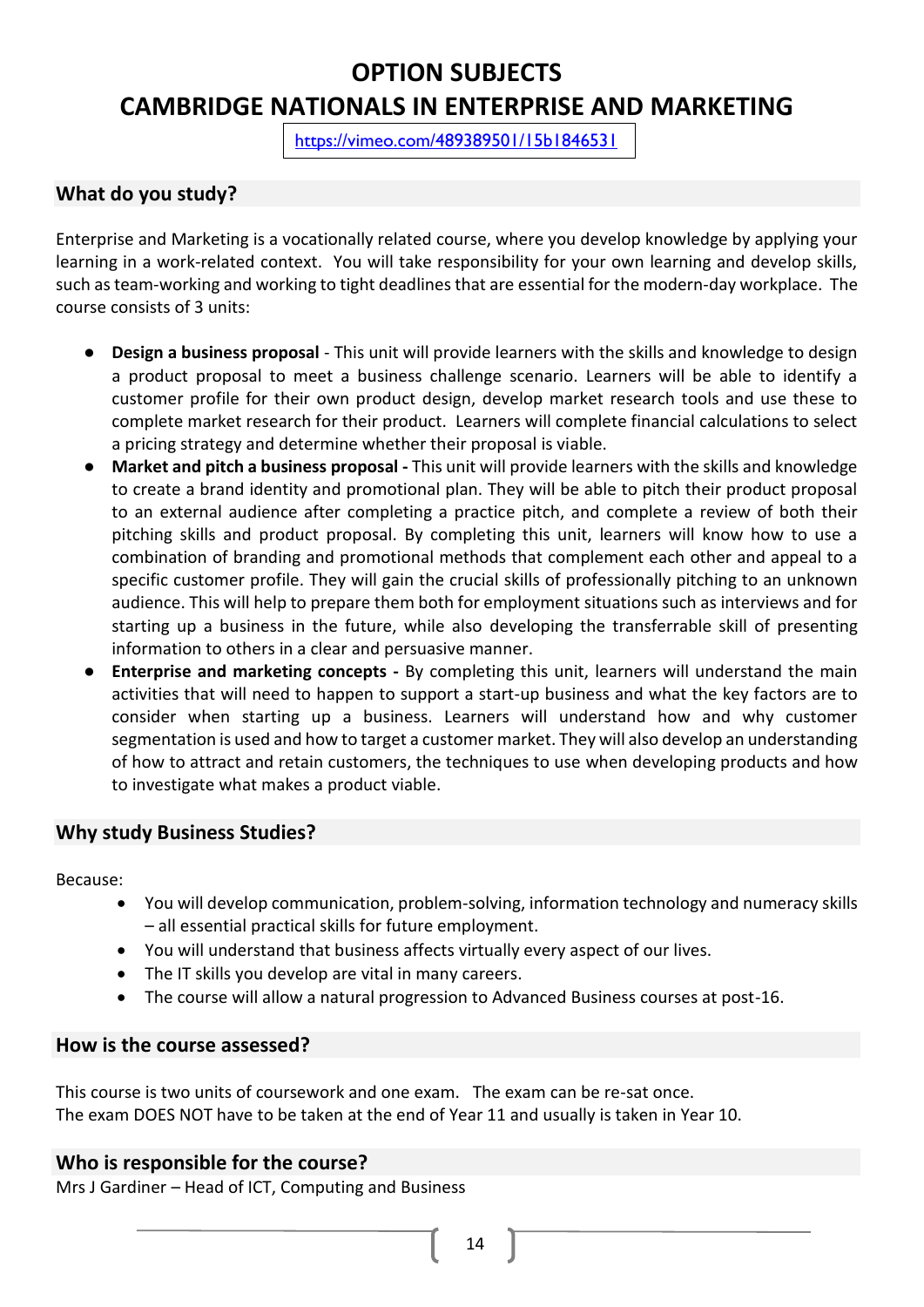# **OPTION SUBJECTS BTEC LEVEL 1 CERTIFICATE/DIPLOMA IN CONSTRUCTION**

<https://vimeo.com/489389009/0e15d65dde>

<span id="page-16-0"></span>The BTEC in Construction aims to encourage you to develop the personal skills and qualities you need for work, learning and to help you achieve your full potential. BTEC qualifications are intended as practical **"hands on"** programmes with each one taught **in the context of real jobs and careers**in a chosen vocational sector. This course will give you a chance to explore the opportunities offered in that sector and to acquire appropriate vocational skills.

### **What is the course structure?**

### **The Level 1 Certificate in Construction**

This course is made up of 5 units.

**What units will you study?**

All students will take these core units:

- **Being Organised**
- **Developing a Personal Progression Plan**
- **Making Carpentry Joints**
- **Costing a Small Repair Job**
- **Making an Electrical Circuit**

All units are assessed using a grading scale of Distinction, Merit, Pass and Unclassified. Students may also have the opportunity to study the Level 1 Diploma in Construction.

### **Level 1 Diploma**

This course is made up of an additional five units, which enable students to study particular construction skills and gain a higher-level award.

Additional units include:

- **Working with Others**
- **Researching a Topic**
- **Drawing a Plan of a Room**
- **Decorating an Inside Wall**
- **Developing Building Maintenance Skills**

All units are assessed using a grading scale of Distinction, Merit, Pass and Unclassified.

A BTEC Level 1 qualification in Construction can prepare you for employment in the Construction industry. You may also have the opportunity to go on to study the Level 2 in Construction (or similar) at college, or join an apprenticeship scheme. The BTEC in Construction is a double option, taking up two spaces in the options pattern.

*Students are nominated to join this course by teaching staff.*

### **If you require any further information, please contact Mrs J Ashman**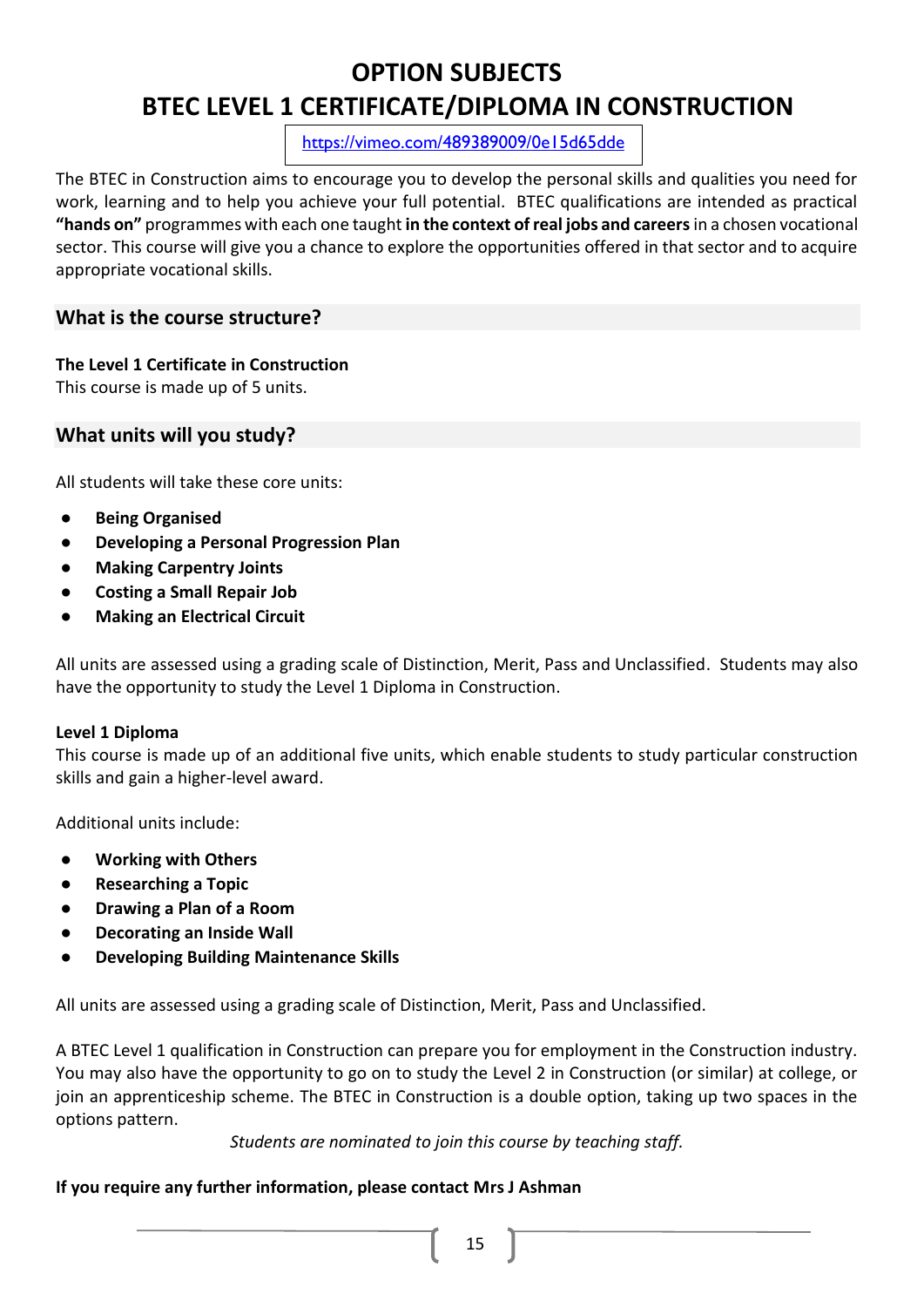# <span id="page-17-0"></span>**OPTION SUBJECTS GCSE DANCE**

<https://vimeo.com/489388639/bbfff1e9b6>

### **This course is both practical and theory based.**

### **What do you study?**

- You will study several different dance techniques and styles.
- You will be taught how to create solo and group choreography pieces.
- You will study professional dance works to develop your appreciation skills for your written paper.
- You will explore performance and choreography skills and attributes.
- Your course will include working with visiting dance artists and trips to the theatre.
- You will gain performance experience from taking part in the Chew Valley Dance Festival.
- Students are expected to attend at least one extra-curricular dance activity to support their learning on this course.

### **How is the course assessed?**

### **Component 1: Performance and Choreography**

This component is internally marked and externally moderated.

### **Performance (30% of the GCSE, 40 marks)**

- Set phrases through a solo performance (approx. 1 minute in duration).
- Duet/trio performance (approx. 3 minutes in duration).
- Mental Skills during performance (marked across both elements of performance)

### **Choreography (30% of GCSE, 40 marks)**

● Solo or group choreography based on stimulus set by AQA.

### **Component 2: Dance Appreciation (40% of GCSE, 80 marks)**

This component is a written examination of 1 hour and 30 minutes.

### **What's assessed?**

- Knowledge and understanding of choreographic processes and performing skills.
- Critical appreciation of own dance work.
- Critical appreciation of professional dance works.

### **Who is responsible for the course?**

<span id="page-17-1"></span>Miss H Holt - Teacher of Dance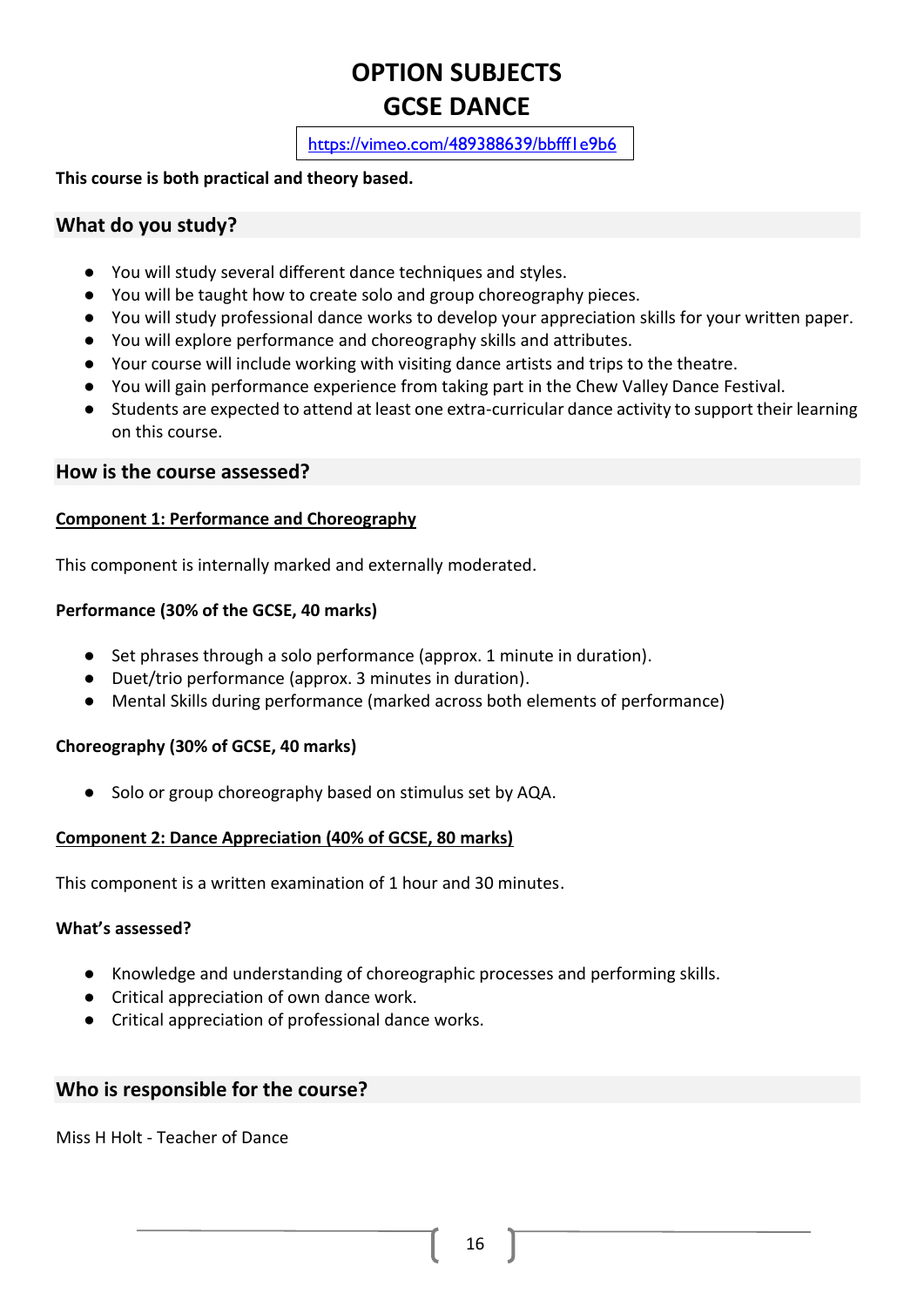# **OPTION SUBJECTS GCSE DESIGN AND TECHNOLOGY**

[https://vimeo.com/656291683/92776ed30e](https://eur01.safelinks.protection.outlook.com/?url=https%3A%2F%2Fvimeo.com%2F656291683%2F92776ed30e&data=04%7C01%7Cjashman%40chewvalleyschool.co.uk%7C1cb13413889c491c4d0b08d9be75f848%7Cd19699aa861749e3afdf44daf0905611%7C0%7C0%7C637750236140365822%7CUnknown%7CTWFpbGZsb3d8eyJWIjoiMC4wLjAwMDAiLCJQIjoiV2luMzIiLCJBTiI6Ik1haWwiLCJXVCI6Mn0%3D%7C3000&sdata=kD9t4n6dOh4Be9Du1hyRvDcXZZrTySIOf0HwQPeQ7j0%3D&reserved=0)

### **Why study Design and Technology?**

Design and technology is a rigorous and challenging subject that promotes and encourages independence, resourcefulness and imagination. It will develop your designing skills and technical knowledge through problem solving and design iteration. It enables you to **apply** academic learning, so that you can convert your ideas and raw materials into the products and services that we all need and use every day of our lives.

The diversity of the course provides an excellent foundation for anybody considering a future within the design and manufacturing industry, for example: Engineering; Architecture; Product Design; Graphic Design; Textile Design; Interior Design; Fashion Design; Marketing etc.

You can continue your studies at Chew Valley School by following an A Level course in Design Technology or Textiles.

### **What do you study?**

During year 10, you will complete a series of practical projects and undertake dedicated theory sessions and home learning tasks, to develop your technical knowledge and practical skills. You will work as designers and manufacturers to develop an awareness of product development and the design industry.

In line with the ever-changing world of design, this fantastic GCSE encompasses all material areas (including: paper; wood; metal; plastic; electronics; textiles; smart & modern materials).

The areas studied will include:

- Designing skills 2D and 3D drawing; CAD; iterative design; modelling
- Developing ways to construct 2D and 3D products
- Experimenting with a broad range of manufacturing techniques
- The work of designers
- Sustainability and implications to the wider world
- Material (properties, provenance and uses)
- Use of a broad range of equipment, industrial machinery and software.

Year 11 will predominantly focus on the NEA, (an independent research, design and make coursework project). Learners will be required to use critical thinking to design and make prototypes in a material(s) of their choice to solve real and relevant problems, considering their own and others' needs, wants and values.

### **How is it assessed?**

There are two elements to assessment in this GCSE.

- **NEA – A sustained design and make investigation** accounts for 50% of the final mark
- **A written examination** accounts for 50% of the final mark

There will be a single tier of entry.

### **Who is responsible for the course?**

Mrs J Ashman - Head of Design Technology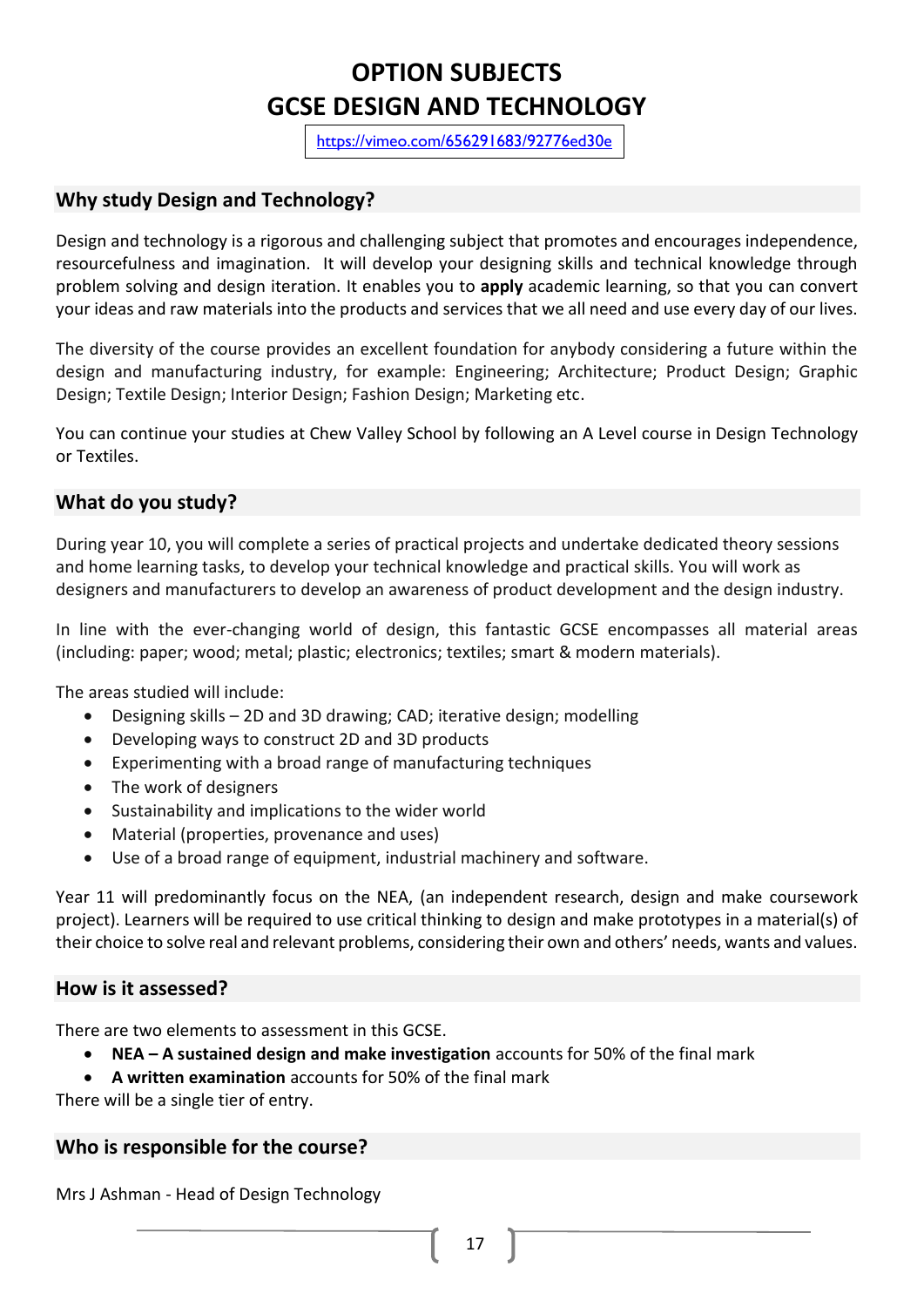# **OPTION SUBJECTS GCSE FOOD, PREPARATION & NUTRITION**

[GCSE food \(vimeo.com\)](https://vimeo.com/489385640/47635aafb7)

### <span id="page-19-0"></span>**Why study Food, Preparation & Nutrition?**

This exciting and creative GCSE course equips learners with the knowledge, understanding and skills required to cook, while applying the principles of food science, nutrition and healthy eating.

Following this qualification will encourage learners to cook and enable them to make informed decisions about food and nutrition in order to feed themselves and others affordably and nutritiously, now and later in life. It will also allow students to understand the huge challenges we face globally to supply the world with nutritious and safe food.

The course provides an excellent foundation for anybody considering a future within the Hospitality and Catering Industry.

### **What do you study?**

During Year 10, you will learn about commodities, their value in the diet and their working characteristics. Each term will focus on a different commodity (i.e. cereals; fruit and vegetables; sugars; dairy; meat; fish; meat substitutes).

Lessons will be a mixture of practical and dedicated theory session and will be accompanied with home learning tasks.

For each commodity the following key areas will be covered:

- Food Provenance and how the commodity is grown/reared and processed
- Classification
- Nutritional values and dietary considerations
- Food Hygiene and Safety
- Food Storage and packaging
- Food Science
- Preparation and cooking skills

The topics taught in year 10 will be investigated and developed during year 11, through 2 NEA's (a food science investigation and a food preparation investigation).

### **How is it assessed?**

There are three elements to assessment in this GCSE.

A written examination and two pieces of non-exam assessed work (both carried out in Year 11).

- **NEA 1 is a Food Science Investigation** which accounts for 15% of the final mark allocation.
- **NEA 2 is a Food Preparation** assessment which accounts for 35% of the final mark allocation.
- **A single written exam paper** will make up the remaining 50% of the total GCSE mark.

There will be a single tier of entry.

### **Who is responsible for the course?**

Mrs J Ashman - Head of Design Technology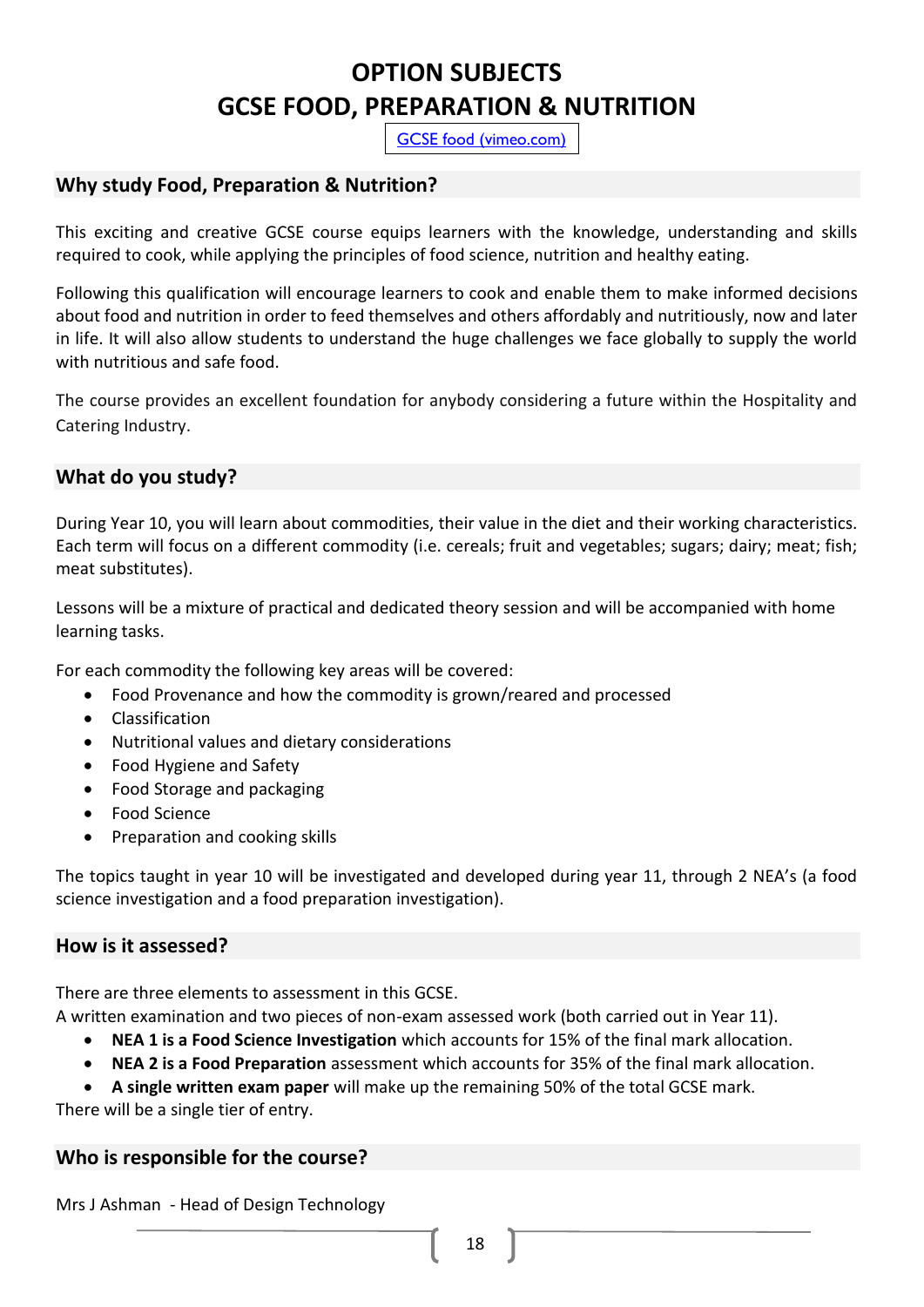# **OPTION SUBJECTS GCSE DRAMA**

### <https://vimeo.com/489388531/8fc56d415f>

### <span id="page-20-0"></span>**What do you study?**

To begin with, you will study a subject that is both practical and creative. During the course you will learn a number of Drama techniques which you will use to express your ideas and opinions about a range of issues. You will also study plays to see how playwrights express their ideas about themes or topics**.** Finally you will be involved in performances, either as an actor (both from existing scripts and from work that you create yourselves) or as a lighting, sound, set or costume designer.

### **During the course you will:**

- Learn to work as part of a group.
- Learn to use and understand a range of practical skills.
- Read and study plays from a performance perspective.
- Learn how lighting, sound, set and costume can enhance your work.
- Study how live theatre works effectively.
- Learn how to write about the performances you see during the course.

### **Why study Drama?**

- Drama allows you to work creatively with others.
- Drama gives you the opportunity to increase your self-confidence.
- Drama helps you to communicate verbally and non-verbally.

GCSE Drama is not simply about training actors. It is all about working as part of a team. Skills learned during GCSE Drama will help you in any area of work where you have to work with people.

### **How is the course assessed?**

### 50% practical coursework & exam:

You will take part in 2 practical projects during the course. In these you will develop and present performances either from existing scripts or devised from stimulus material.

### 10% written coursework:

Following one of the assessed practical projects, you will produce a set of notes explaining how and why you developed ideas in a certain way.

### 40% written examination:

A 90 minute written exam in 2 sections. Section A will ask questions on a play studied during the course and Section B questions on a play seen live.

### **Who is responsible for the course?**

Mr S Conway - Head of Performing Arts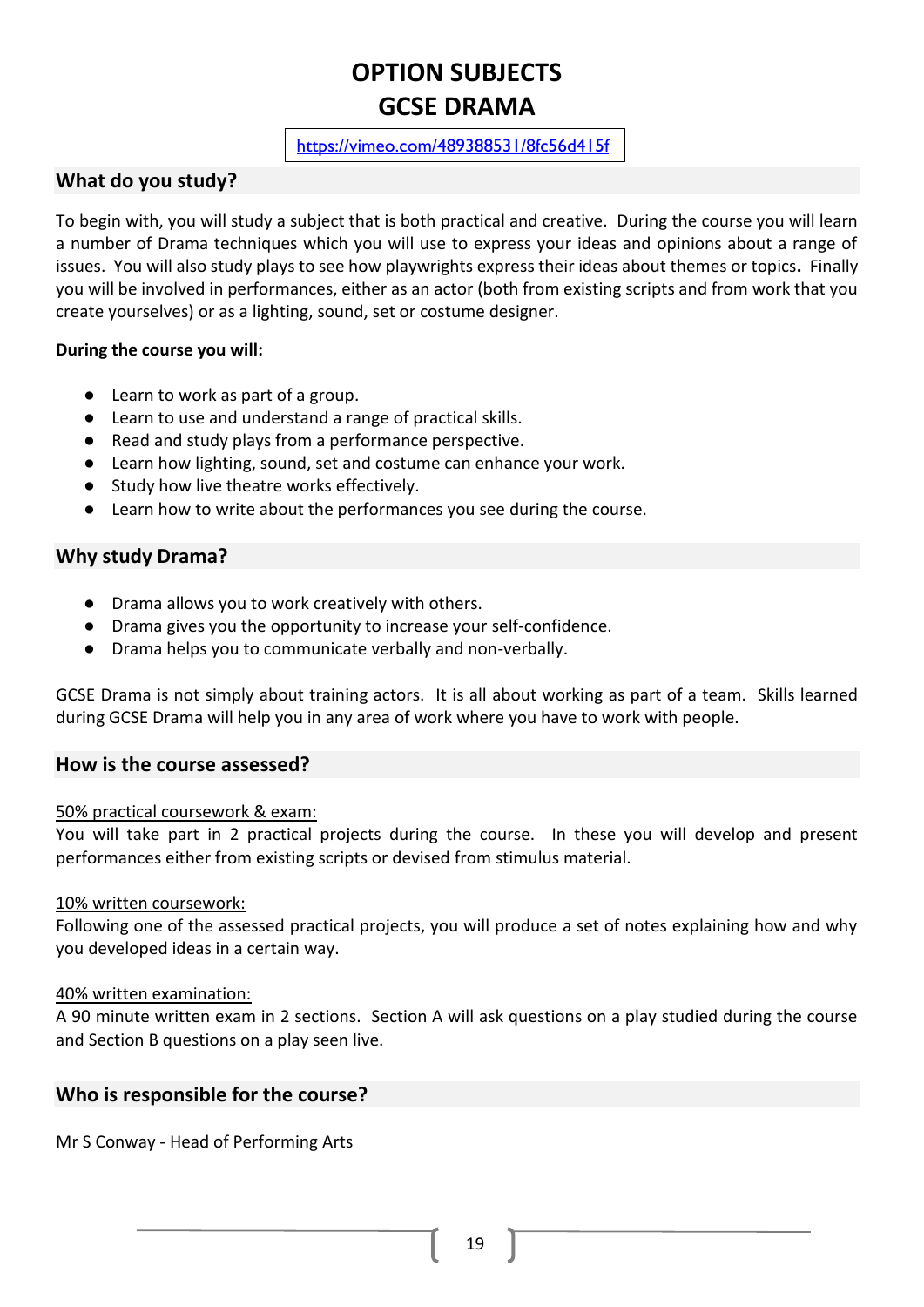# **OPTION SUBJECTS GCSE FRENCH**

### <https://vimeo.com/667293862/9088c007cd>

### <span id="page-21-0"></span>**What do you study?**

French is the language of our closest neighbours on the continent of Europe. It is also spoken by large numbers of people in Belgium, Switzerland, West Africa, the Caribbean and the Far East. French is also the language of Thierry Henry and Didier Drogba. And don't forget that French culture has given us champagne, brie, baguettes, Renault, Citroën, Peugeot, tennis, Alpine ski resorts, Orangina, beautiful beaches, Matisse, Debussy…

### **Subject Content**

Students study three broad themes of:

- Theme 1: Identity and Culture
- Theme 2: Local, National, International and Global Areas of Interest
- Theme 3: Current and Future Study and Employment

### **Assessment**

| <b>GCSE French has:</b> | a Foundation Tier (Grades $1 - 5$ ) |                 |
|-------------------------|-------------------------------------|-----------------|
|                         | a Higher Tier                       | (Grades $4-9$ ) |

Students must take all four question papers at the same tier. All question papers must be taken in the same series.

| Paper 1: Listening | <b>Contract Contract</b>      | 25% (Section A in English, Section B in French)                      |
|--------------------|-------------------------------|----------------------------------------------------------------------|
| Paper 2: Speaking  | $\sim 100$ km s $^{-1}$       | 25% (Role Play, Photo Card, Conversation)                            |
| Paper 3: Reading   | $\sim 100$ km s $^{-1}$       | 25% (Section A in English, Section B in French, Section C Translate) |
| Paper 4: Writing   | $\mathbf{m}$ and $\mathbf{m}$ | 25% (Includes an open-ended writing task)                            |

### **Where might it lead?**

The ability to speak and understand a foreign language is becoming more and more valuable for people who want to hold down key jobs in industry and business. It also makes holidays and trips abroad more enjoyable. Learning a foreign language also helps people to have a better understanding of their own language.

### **Who is responsible for the course?**

Mrs C Donkin - acting Head of Modern Foreign Languages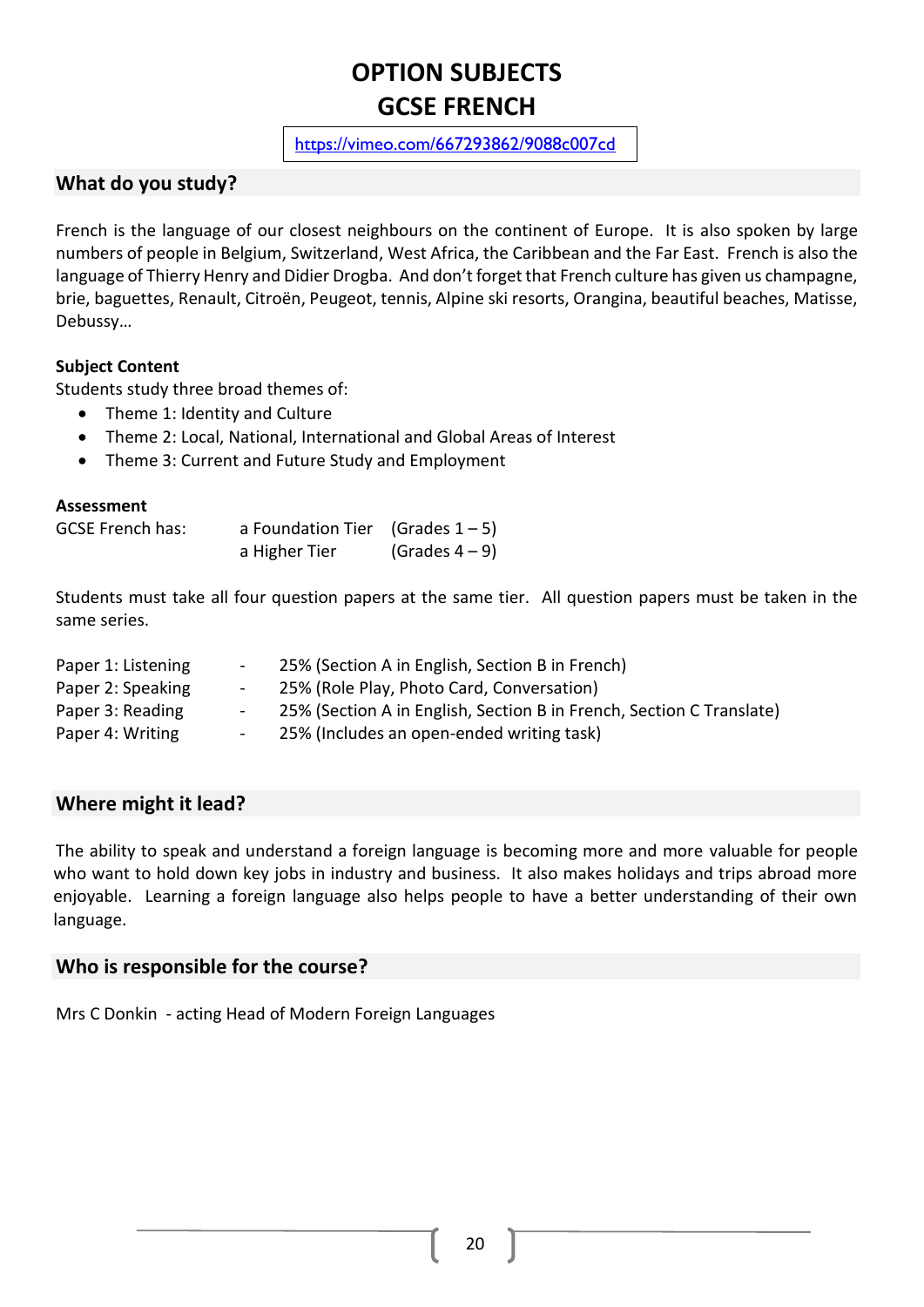# **OPTION SUBJECTS GCSE GEOGRAPHY**

<https://vimeo.com/491184605/782a42c30c>

### <span id="page-22-0"></span>**Who is this suitable for?**

A student who:

- is interested in places
- wants an appreciation of the environment and awareness of the ways in which people and places interact
- is interested in current affairs
- wants the opportunity to carry out practical work outdoors as well as class work
- enjoys travel

### **What do you study?**

The course looks at both physical and human geography and covers 8 topics:

- Global Hazards
- Changing Climate
- Distinctive Landscapes
- Sustaining Ecosystems
- Urban Futures
- Dynamic Development
- UK in the 21st Century
- Resource Reliance

### **How is the course assessed?**

| <b>Unit Title</b>                    | Assessment        | How much is it worth? |
|--------------------------------------|-------------------|-----------------------|
| <b>Our Natural World (01)</b>        |                   |                       |
| • Global Hazards                     |                   |                       |
| <b>Changing Climate</b><br>$\bullet$ | <b>70 Marks</b>   |                       |
| <b>Distinctive Landscapes</b>        | 1 hour 15 minutes | 35%                   |
| <b>Sustaining Ecosystems</b>         | written exam      |                       |
| Fieldwork                            |                   |                       |
| • Geographical Skills                |                   |                       |
| <b>People and Society (02)</b>       |                   |                       |
| • Urban Futures                      |                   |                       |
| <b>Dynamic Development</b>           | 70 Marks          |                       |
| • UK in the 21st Century             | 1 hour 15 minutes | 35%                   |
| Resource Reliance                    | written exam      |                       |
| Fieldwork<br>$\bullet$               |                   |                       |
| <b>Geographical Skills</b>           |                   |                       |
| <b>Geographical Exploration (03)</b> | <b>60 Marks</b>   |                       |
| • Geographical Skills                | 1 hour 30 minutes | 30%                   |
| <b>Decision Making Exercise</b>      | written paper     |                       |

### **Who is responsible for the course?**

Mrs E Shuttleworth - Head of Geography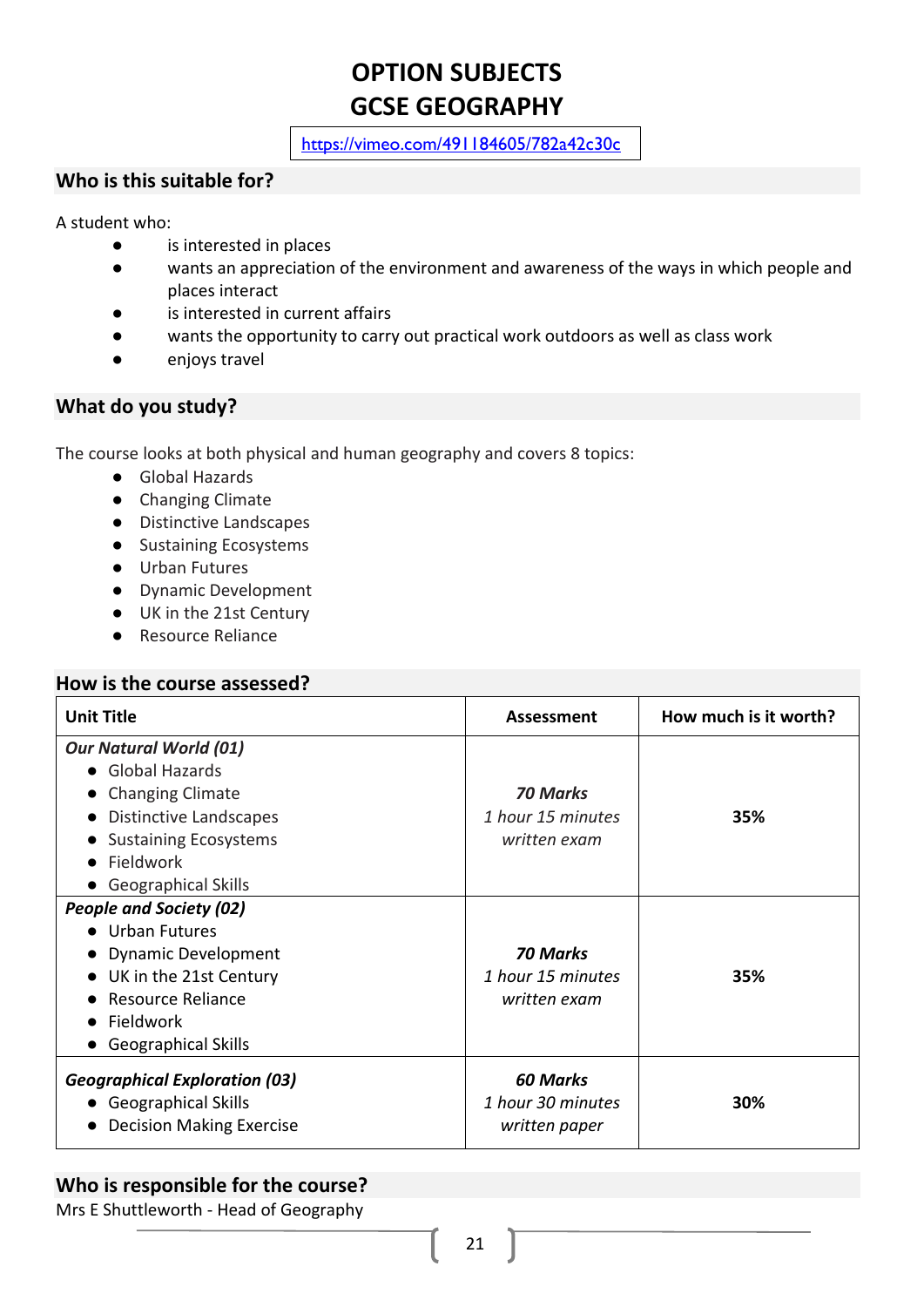# **OPTION SUBJECTS HEALTH & SOCIAL CARE**

[https://vimeo.com/657363530/46a5c85a9d](https://eur01.safelinks.protection.outlook.com/?url=https%3A%2F%2Fvimeo.com%2F657363530%2F46a5c85a9d&data=04%7C01%7Cknorfolk%40chewvalleyschool.co.uk%7C0f2425f077594df7acbd08d9d12ed42f%7Cd19699aa861749e3afdf44daf0905611%7C0%7C0%7C637770821314556927%7CUnknown%7CTWFpbGZsb3d8eyJWIjoiMC4wLjAwMDAiLCJQIjoiV2luMzIiLCJBTiI6Ik1haWwiLCJXVCI6Mn0%3D%7C3000&sdata=KSp2l2Yhi7Ck5pQS5eUPicawbOmXQ%2B%2FbuKPgdKugcho%3D&reserved=0)

### <span id="page-23-0"></span>**What do you study?**

You will study a Level 2 Cambridge National Certificate in Health and Social Care. You will learn how to use effective communication skills, plan a health campaign to tackle issues such as obesity and learn the values of care that health and social care workers need to uphold. The exam is worth 40% of the course and there are two coursework modules which are worth 30% each. The care values unit explores how to protect individuals in various care settings and learn about the impact of life events.

### **Why study Health & Social Care?**

Health, Social and Child Care are key industries in our society. This course is designed to provide an excellent understanding of the issues and ideas within the field, as well as giving you a taste of what it would be like working in these areas. You will develop a range of skills which will help you to become an independent worker, valued by employers and higher education.

The Cambridge National is a vocational course, providing a direct route into studying the Level 3 Cambridge Technical in Health & Social Care (offered at Chew Valley School for post-16 students), Level 3 apprenticeships or employment, as well as being accepted as a qualification to pursue A levels.

### **How is the course assessed?**

60% coursework portfolio (two units) – Assessed through Years 10 and 11 40% examination (one unit) – Assessed at the end of Year 11

### **Who is responsible for the course?**

Ms E Fletcher - Social Sciences team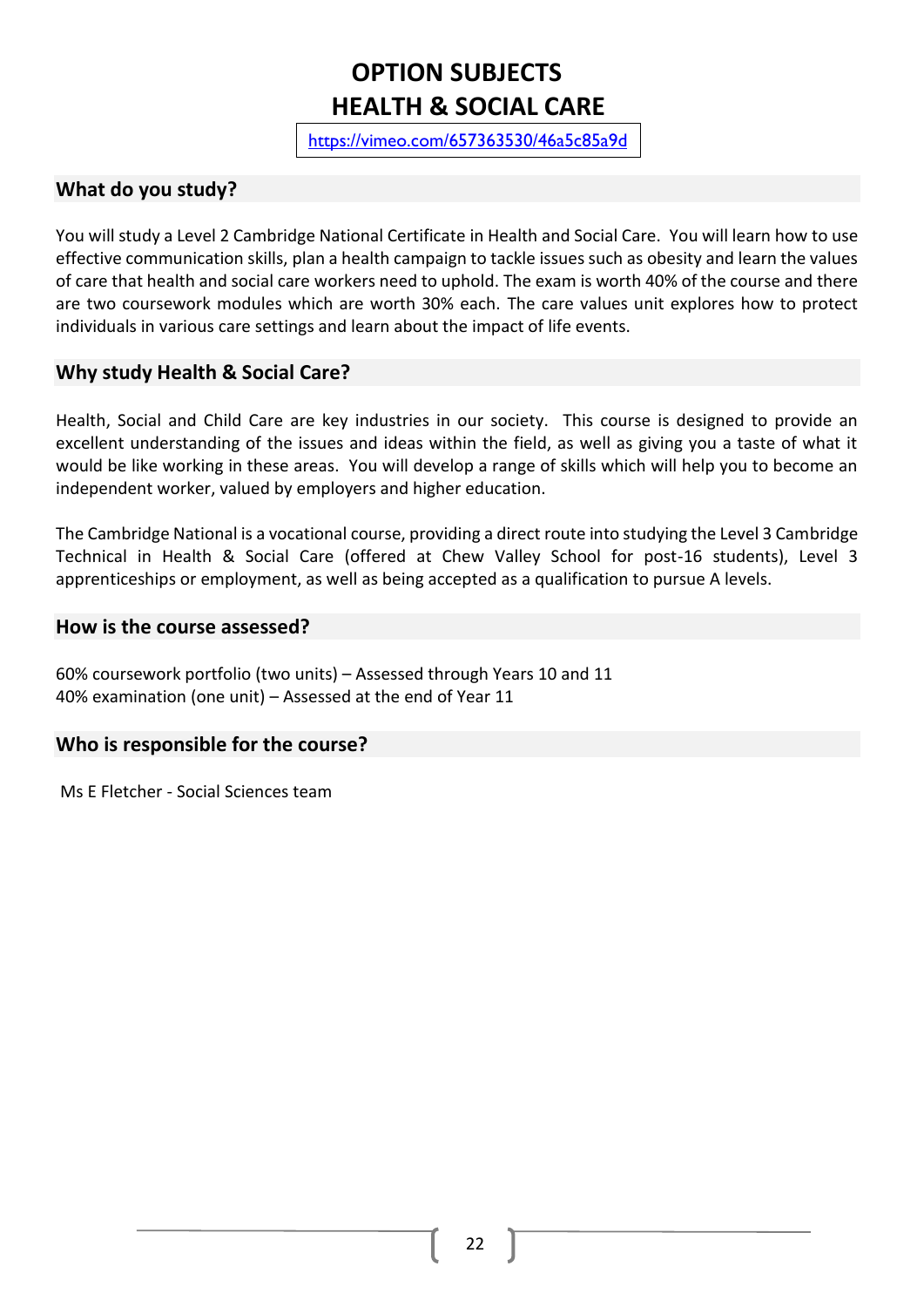# **OPTION SUBJECTS GCSE HISTORY**

### <https://vimeo.com/489384645/f7395b9d57>

### <span id="page-24-0"></span>**What do you study?**

History GCSE allows you to investigate the most important advances in medicine from the time of the Black Death, through early plastic surgery, right up to advances in cancer and genetic treatments, meet some of the most influential individuals in our medical past and find out what exactly leads to improvements in our health. Study the fascinating world of Tudor England and learn how Elizabeth navigated a world of death threats, spies and possible religious invasions while dealing with poverty at home, in a time period that still managed to bring us Shakespeare, world travel and the beginnings of football as we know it. The modern depth study will answer all your questions about growing up in Germany while Hitler was in power. What was it about the German economy, the social situation in the 1930s and the political situation that allowed Hitler to take power?

The work covers 5 programmes of study, examined in 3 papers:

- (1) **Thematic study and historic environment: Medicine in Britain, c.1250-present,** *and* **The British sector of the Western Front, 1914-18: injuries, treatment and the trenches**
- (2) **Period Study and British Depth Study: The American West c1835-c1895** *and* **Early Elizabethan England, 1558-1588**
- (3) **Modern Depth Study: Weimar and Nazi Germany, 1918-39**

### **Why study History?**

History at GCSE is an exciting and stimulating course, requiring an interest in people, their beliefs and actions and their impact on the world, then and now.

- We examine historical sources and evaluate their importance and reliability in order to reach well informed opinions.
- You will develop your critical analysis skills, we study the reasons for change in the past, the significance of these changes and who these changes are most significant for.
- You will learn to use your historical knowledge to make overall judgements on significant events and people or assess how convincing you find historical interpretations.

The skills developed in History support development across many other GCSE subjects and are valued by educators and employers beyond Advanced Level study. The History Course is designed to introduce students to the nature of historical inquiry and these skills are further developed in the Advanced Level History course in Years 12/13.

### **How is the course assessed?**

There are three exam papers which account for 100% of the total mark.

### **Who is responsible for the course?**

Mrs T O'Brien - Head of History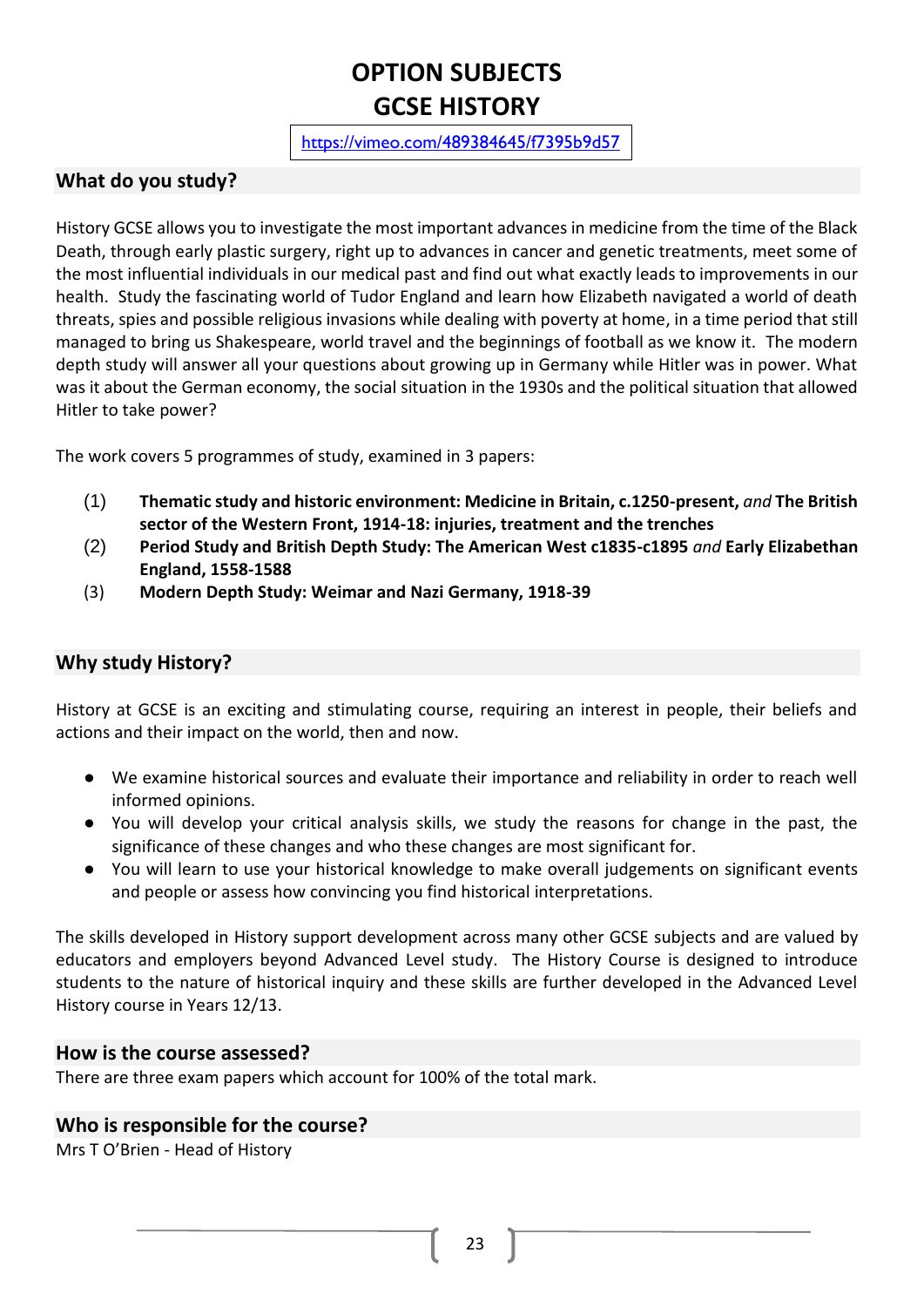# **OPTION SUBJECTS CAMBRIDGE NATIONALS IN iMEDIA**

<https://vimeo.com/489385199/c0e5a85e4e>

### <span id="page-25-0"></span>**What do you study?**

### **Telling a Story with a Comic Strip**

Comic strips are as popular today as they have ever been in their history. They have evolved from their origins in the early part of the 20th century from simple story strips to become whole genres of interest which span the world. This unit will enable learners to understand the basics of comic strip creation. It will enable them to interpret a client brief, use planning and preparation techniques and to create their own comic strip using digital techniques. On completion of this unit, learners will be able to explore different genres of comic strip and how they are created, plan and create a comic strip to specific requirements, and review the final comic against a specific brief.

### **Creating Digital Graphics**

Digital graphics feature in many areas of our lives and play a very important part in today's world. The digital media sector relies heavily on these visual stimulants within the products it produces, to communicate messages effectively. The aim of this unit is for learners to understand the basics of digital graphics editing for the creative and digital media sector. They will learn where and why digital graphics are used and what techniques are involved in their creation. This unit will develop learners' understanding of the client brief, time frames, deadlines and preparation techniques as part of the planning and creation process. On completion of this unit, learners will understand the purpose and properties of digital graphics, and know where and how they are used. They will be able to plan the creation of digital graphics, create new digital graphics using a range of editing techniques and review a completed graphic against a specific brief.

### **Pre-Production Skills**

This unit will enable learners to understand pre-production skills used in the creative and digital media sector. It will develop their understanding of the client brief, time frames, deadlines and preparation techniques that form part of the planning and creation process. Planning is an essential part of working in the creative and digital media sector. This unit will enable learners to acquire the underpinning knowledge and skills needed to create digital media products and gain an understanding of their application. On completion of this unit, learners will understand the purpose and uses of a range of preproduction techniques. They will be able to plan pre-production of a creative digital media product to a client brief and will understand how to review pre-production documents.

### **Why study GCSE ICT?**

- Modern and relevant course teaching practical elements of ICT including creating engaging and interactive visual content.
- Large coursework contribution to the final grade suits learners who enjoy coursework more than exams.
- Progress into ICT and other practical courses at Sixth Form.
- All resources are accessible from home at any time.

### **How is the course assessed?**

Pre-production skills is assessed by an exam board set examination. The other two units are assessed by teachers and then moderated by the exam board. The grades awarded are in the format of Distinction\*, Distinction, Merit and Pass which is the equivalent of A\*-C or 9 - 5 and then a level 2 pass which is a grade D or grade 3 equivalent.

### **Who is responsible for the course?**

Mrs J Gardiner – Head of ICT, Computing and Business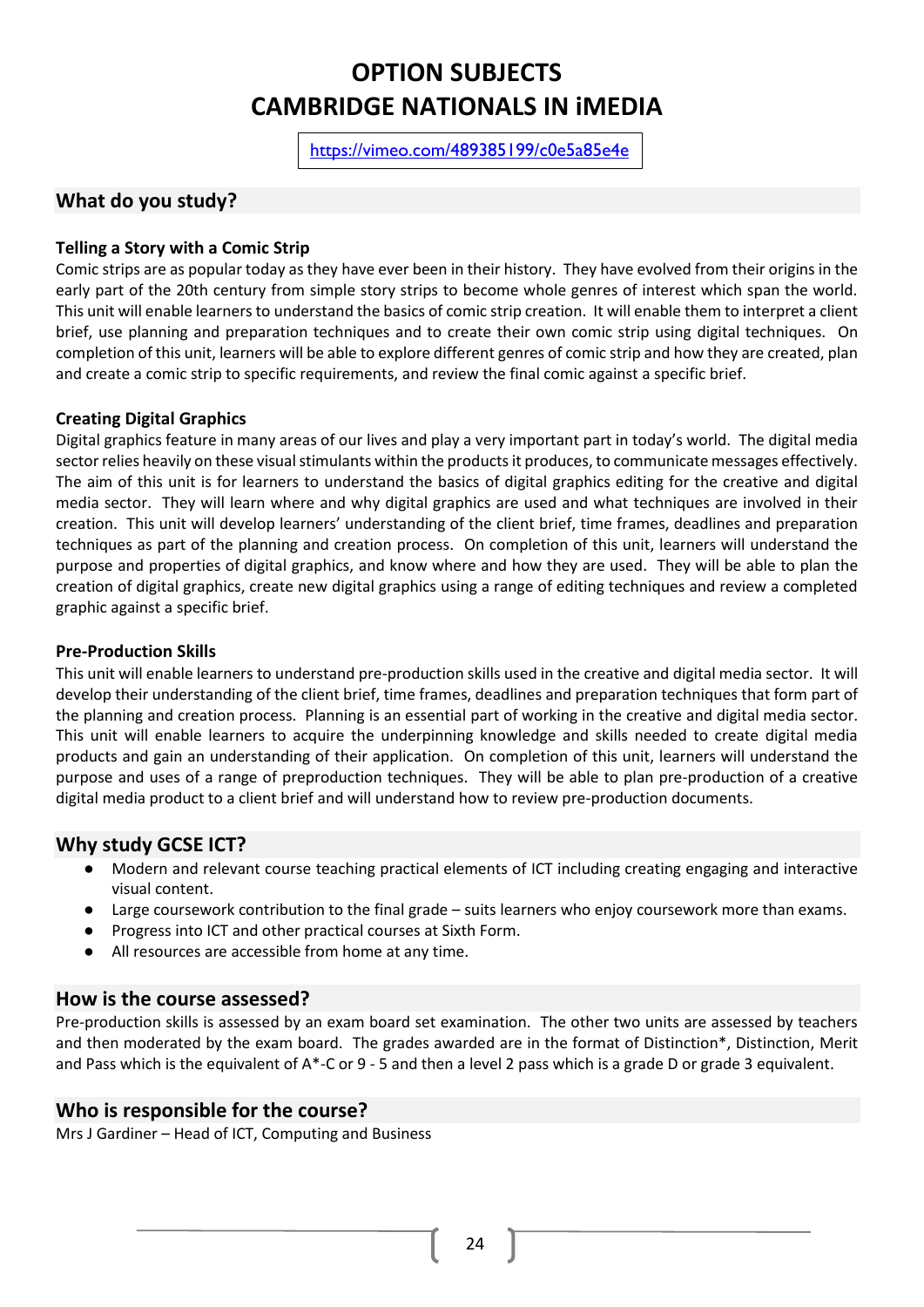# **OPTION SUBJECTS GCSE COMPUTER SCIENCE**

<https://vimeo.com/489389143/babab7564c>

### <span id="page-26-0"></span>**What do you study?**

Paper 1 is the principles of computer science including computational thinking – understanding of what algorithms are, what they are used for and how they work; ability to follow, amend and write algorithms; ability to construct truth tables. Data – understanding of binary, data representation, data storage and compression. Understanding of hardware and software components of computer systems and characteristics of programming languages. Networks – understanding of computer networks and network security. Issues and impact – awareness of emerging trends in computing technologies, and the impact of computing on individuals, society and the environment, including ethical, legal and ownership issues.

Paper 2 is problem solving with programming. The main focus of this paper is; understanding what algorithms are, what they are used for and how they work in relation to creating programs, understanding how to decompose and analyse problems, ability to read, write, refine and evaluate programs.

### **Why study Computer Science?**

- Engaging and contemporary.
- Focus on real world threats and cyber security including phishing, malware and firewalls.
- You will develop skills in computational thinking.
- You will learn to program!
- Online programming exam.

### **How is the course assessed?**

Unit 1: Principles of Computer Science 50% (Written Paper) Unit 2: Problem solving using programming 5 50% (Online exam)

This GCSE will be graded 1-9, with 9 being the highest.

### **What do I need to take GCSE Computer Science?**

You will need to have shown good skills in Computer Science in Years 8 and 9, as well as excellent progress (working at a grade 6 or higher) in Maths. Part of the course requires you to download the free programming software Python on your home computer and a willingness to commit to extra-curricular learning is necessary. Please be aware this is an academically challenging course and you should speak to Mrs Gardiner, or your class teacher, if you require further information.

### **Who is responsible for the course?**

Mrs J Gardiner – Head of ICT, Computing and Business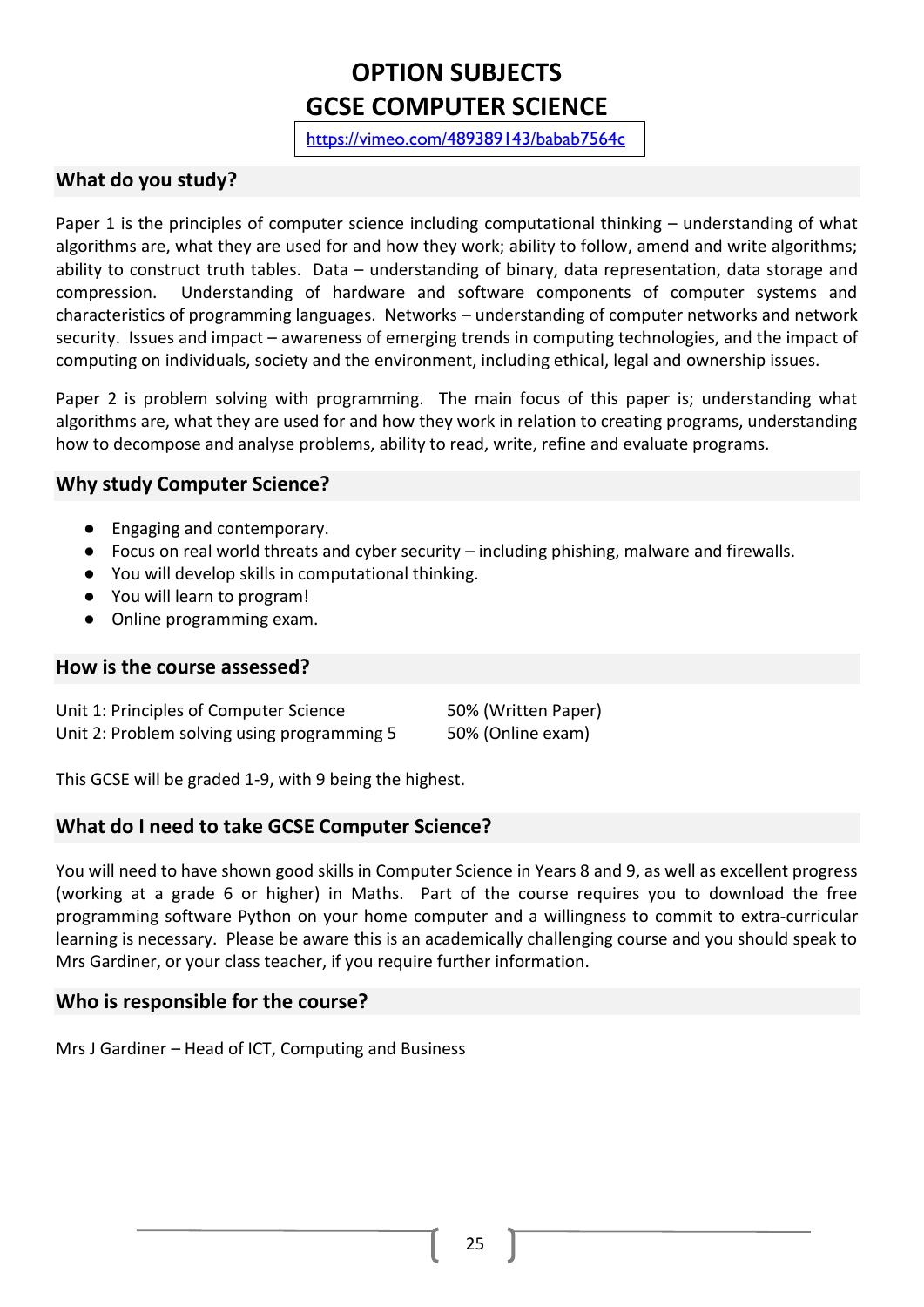# <span id="page-27-0"></span>**OPTION SUBJECTS GCSE MEDIA STUDIES**

<https://vimeo.com/489385326/6232b70093>

### **What do you study?**

You will study 9 different media forms: music video, video game, film, magazine, television, radio, advertising and marketing, newspapers and online.

### **Why study Media Studies?**

Studying the media means studying how we live. The media saturates everything we do in the 21st Century; it is estimated that we are bombarded with an average of 5000 adverts per day; we spend more and more time interacting with social media; massive online companies are challenging and changing the way we access news and information. Doesn't it make sense to learn how all this works?

Media Studies is a practical subject. You will acquire the skills and knowledge to design websites, storyboard film scenes and create magazine pages using Adobe Photoshop software. There is also a fascinating analytical element to the course that means you will be studying the media types listed above in depth. You will also learn a lot of new terminology, much of which can be used in other subjects. The content of the course is very different to English but many of the analytical skills are similar, so students often find that their English grades improve as a result of choosing Media Studies.

Lastly, Media Studies is a rigorous and challenging subject that opens a route into a variety of jobs and careers including journalism, politics, advertising, marketing and any number of creative positions within media companies. The GCSE course allows you to develop your understanding of how the media industry works, making it a truly vocational course.

### **How is the course assessed?**

30% is non-exam assessment (coursework) and 70% is exam.

- 1. **Exam 1**: *Television and Promoting Media*. Written Paper 1 hour 45 minutes (including 30 minutes viewing time for a clip). Students will explore how media products construct meaning.
- 2. **Exam 2:** *Music and News.* Written Paper 1 hour 15 minutes. Students explore the four key concepts: media language, representation, audiences and media industries.
- 3. **NEA (non-exam assessment or coursework):** *Creating Media.* Students create media products through applying the knowledge and understanding they have acquired on the other parts of the course.

### **Who is responsible for the course?**

Mr E Sanderson - Head of Media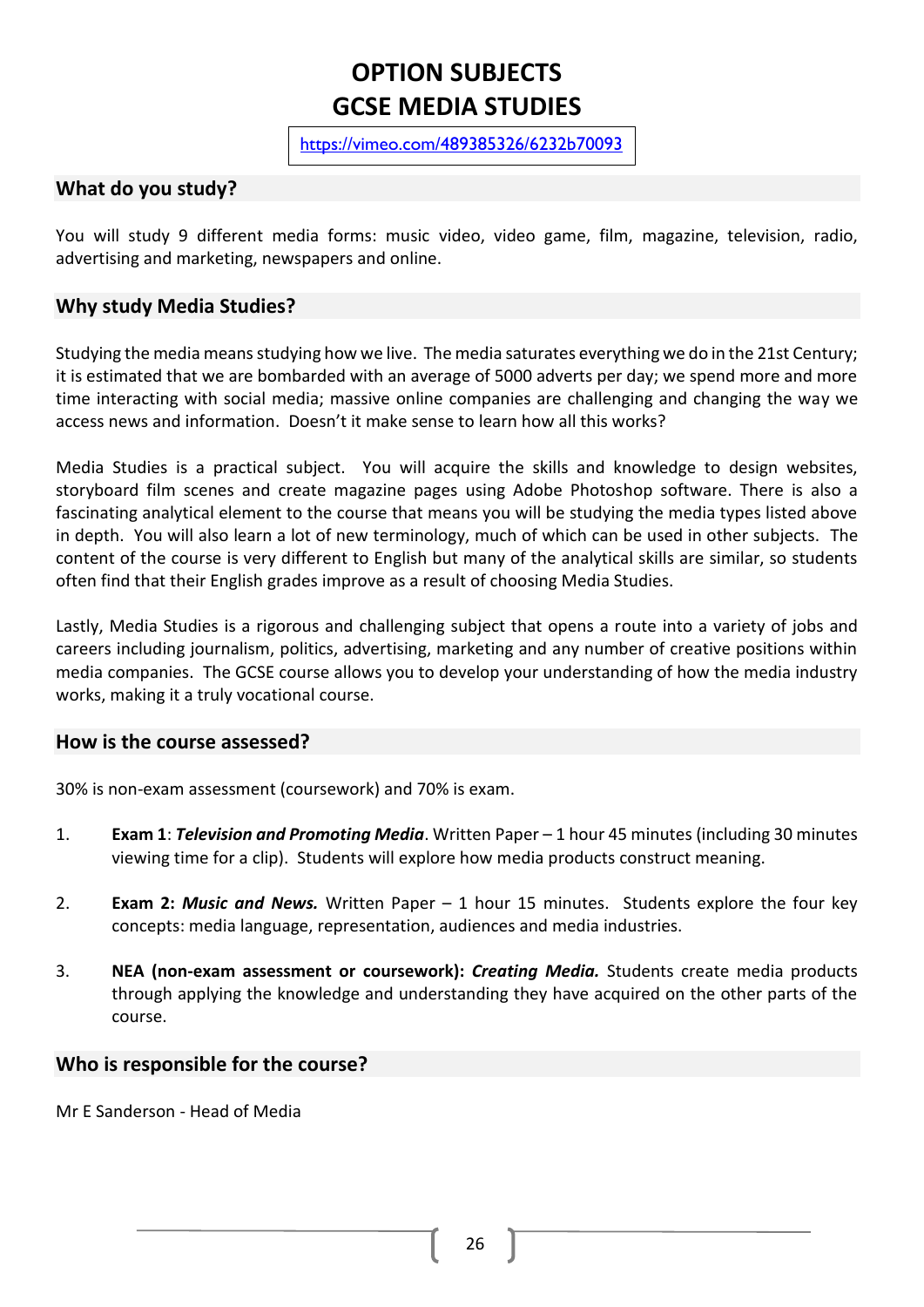# <span id="page-28-0"></span>**OPTION SUBJECTS GCSE MUSIC**

<https://vimeo.com/490784219/4f80103bc4>

### **What do you study?**

Performing for a start! You will get plenty of time to make music and you will be encouraged to get involved in concerts and performances such as the Autumn Extravaganza and the Battle of the Bands.

Composing two original pieces is also part of the coursework and you can decide the style yourself.

Of course there is listening to music too and the genres covered include film music, songs and rock music, as well as different rhythms from around the world.

The course is based around the following areas of study:

- **My Music**
- **The Concerto Through Time**
- **Rhythms of the World**
- **Film Music**
- **Conventions of Pop**

### **Why study Music?**

It will be good fun and will help build social skills and contribute to key skills including ICT. If you already play an instrument or sing well, this will give you a great head start on the course and grade 4 is the equivalent of a top grade! If you like using Garageband or Logic, or even DJing or Beatboxing, then the course is made for you. Those who enjoy making up their own songs will find that GCSE Music gives you the time and opportunity to develop your own individual style.

### **How is the course assessed?**

There is still a huge coursework element of the course that is worth 60% of the final mark and consists of two performances and two compositions. The linear listening examination is worth 40%, making the course very easy to understand and complete.

### **Who is responsible for the course?**

Mr P Stinchcombe - Head of Music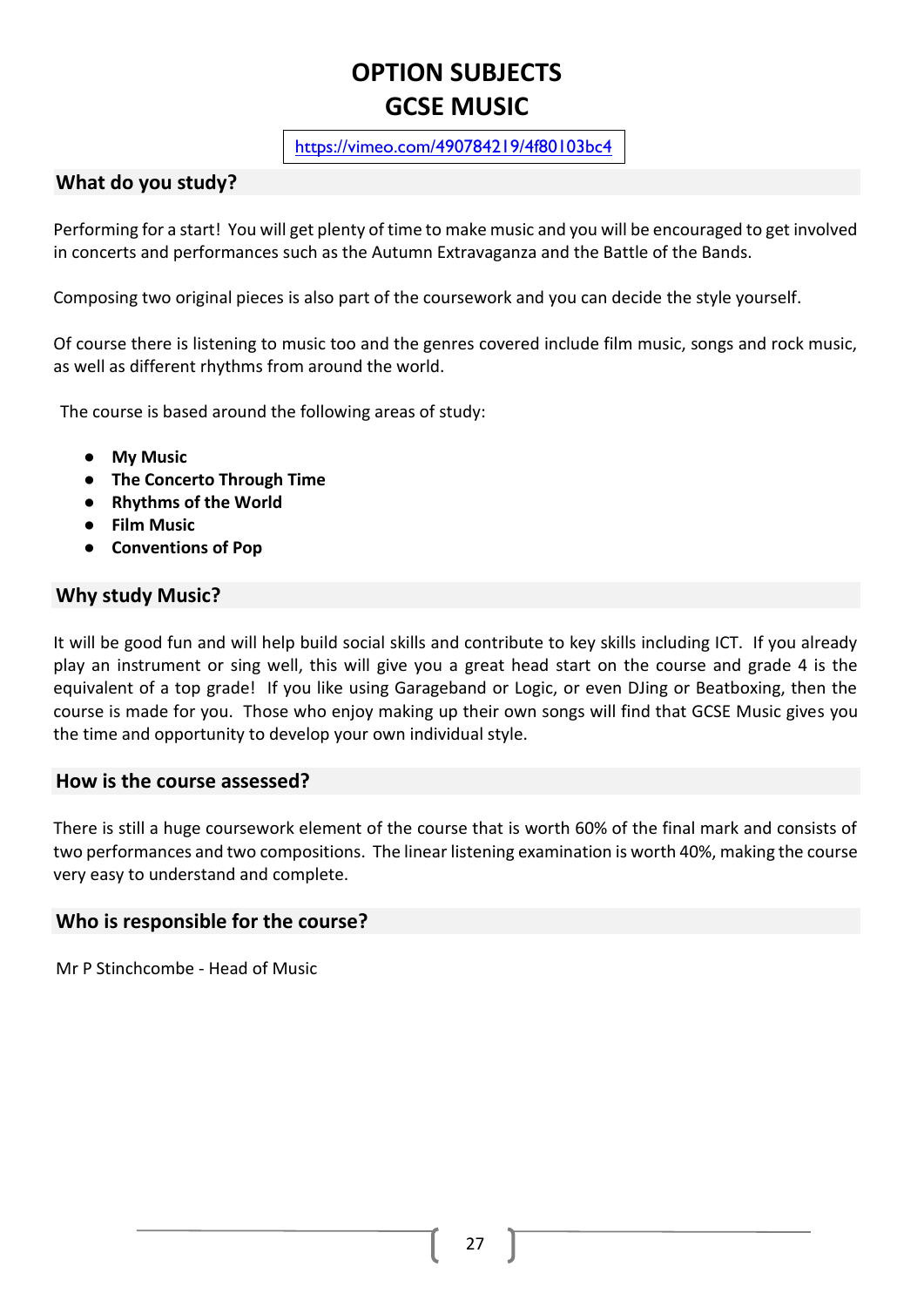# **OPTION SUBJECTS GCSE PHYSICAL EDUCATION**

<span id="page-29-0"></span><https://vimeo.com/489390266/46f888bf4a>

### **What do you study?**

| <b>Practical performance</b> | Develop your ability and aptitude in physical activities, demonstrating a<br>range of skills and techniques. |
|------------------------------|--------------------------------------------------------------------------------------------------------------|
| Health, fitness and well-    | Explore the benefits of participating in physical activity and sport to health,                              |
| being                        | fitness and well-being.                                                                                      |
| <b>Physical training</b>     | Understand different methods and principles of training in order to plan,                                    |
|                              | monitor and evaluate exercise and training programmes.                                                       |
| <b>Sport Psychology</b>      | Investigate psychological factors that can affect performance.                                               |
| Socio-cultural influences    | Evaluate factors that impact on physical activity and sport, and the impact                                  |
|                              | of sport on society.                                                                                         |
| Anatomy and physiology       | Understand key body systems and how they impact on health, fitness and                                       |
|                              | performance in sport.                                                                                        |

### **Why study PE?**

If you enjoy participating in physical activity and sport then this is the perfect course for you! It will give you an in-depth insight into a wide variety of topics through engaging activities. Practical lessons will help further enhance your ability and fitness as a performer, while theory lessons will develop your knowledge and understanding of the subject. A GCSE PE qualification will also provide a pathway into a career in a sporting industry.

### **How is the course assessed?**

60% theory based on two external examinations. Both exams will include multiple choice questions, short answers and extended answers.

40% practical based on three activities (one individual, one team and one of either) as a performer and a written piece of coursework.

### **Please note**

We will be advising students as to the appropriate PE course for them (GCSE or Cambridge National) at the Year 9 Parents' Evening.

### **Who is responsible for the course?**

Miss J Hibbert - Head of Physical Education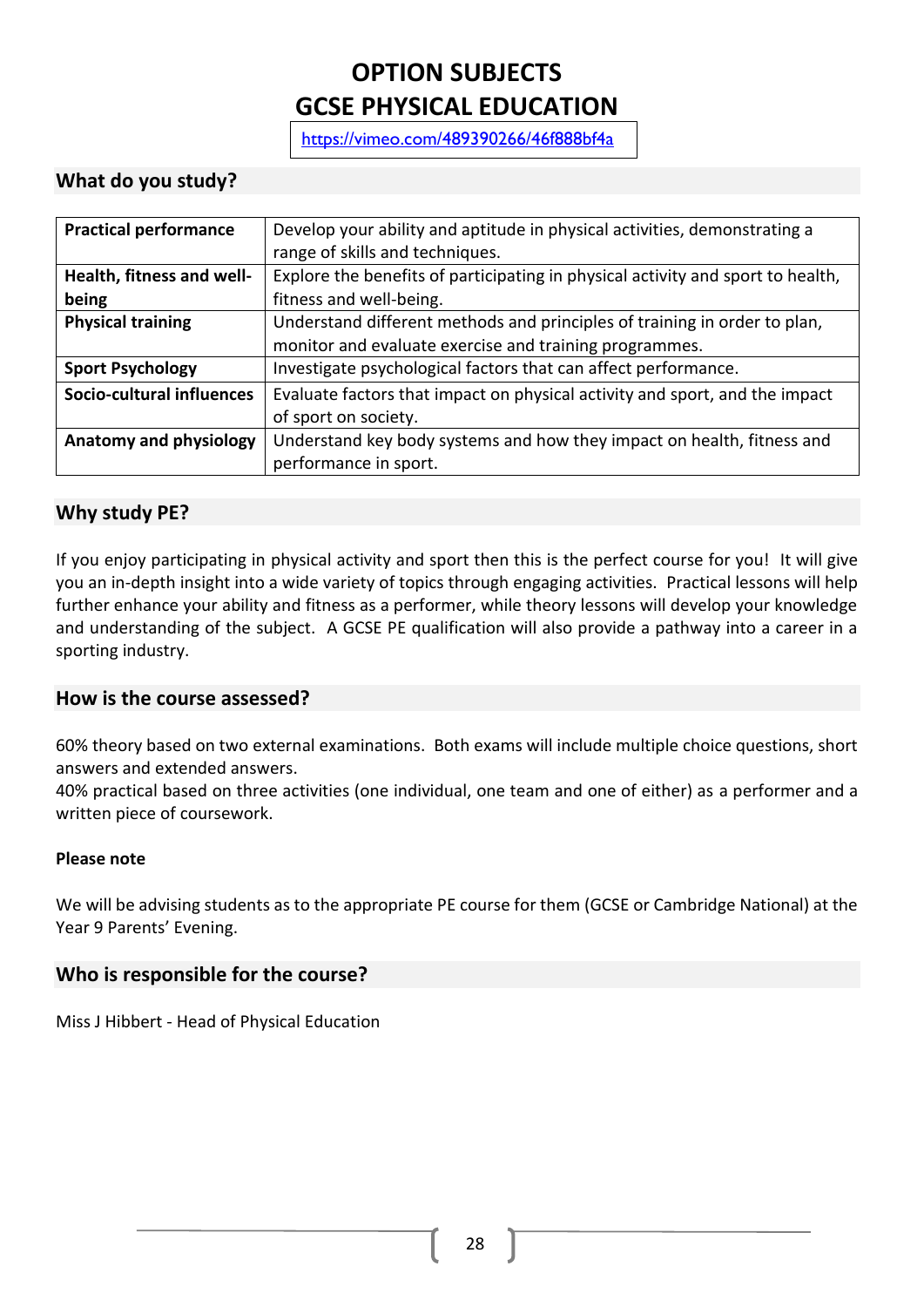# **OPTION SUBJECTS CAMBRIDGE NATIONALS IN SPORTS STUDIES (LEVEL 2)**

<span id="page-30-0"></span><https://vimeo.com/489390266/46f888bf4a>

### **What do you study?**

The Sports Studies course looks at topics connected to the different types of sporting and physical activity. This includes how sports are organised and also the different roles available in them. There are two compulsory units on Contemporary Issues in Sport and Developing Sports Skills and two extra units based on Sports Leadership and Developing Skills in Outdoor Activities. Much of this course is taught in a practical way.

### **Why study Sport?**

- For enjoyment! If you like playing sport and you are interested in all aspects of sports preparation and performance – then this will appeal to you.
- It develops the knowledge, skills and understanding that underpin many other subjects.
- It develops your own health and fitness understanding as well as key skills, especially working as a team.
- It provides a progressive route to further study.

This vocational course is excellent when thinking about a career in the leisure industry. You can access A level PE through this route.

### **How is the course assessed?**

There is one unit assessed by an hour long examination on the topic of Contemporary Issues in Sport.

All other units are assessed by ongoing coursework that is internally marked by your teachers but moderated by an external examiner.

### **Please note:**

We will be advising students as to the appropriate PE course for them (GCSE or Cambridge National) at the Year 9 Parents' Evening.

### **Who is responsible for the course?**

Miss J Hibbert - Head of Physical Education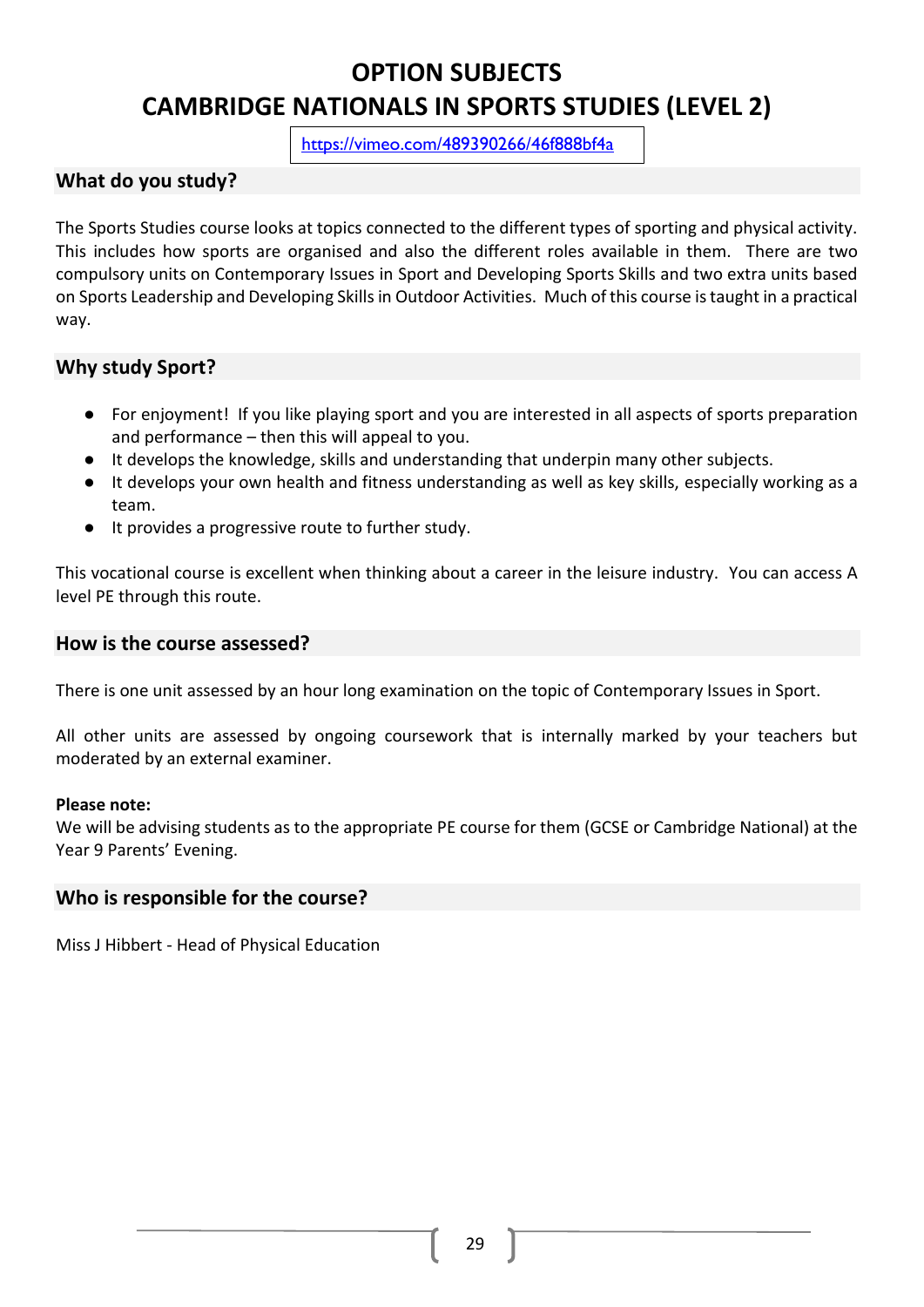# <span id="page-31-0"></span>**OPTION SUBJECTS GCSE RELIGIOUS STUDIES**

<https://vimeo.com/490787798/32b6d0bcc6>

### **What do you study?**

The GCSE is divided into 2 parts:

- Philosophical and Ethical Studies in the Modern World.
- Beliefs and Practices of Buddhism and Christianity.

In the Philosophical and Ethical Studies in the Modern World section you will study:

| <b>Issues of Relationships</b> | Family, sexual relationships, marriage and divorce and issues of equality.                                 |
|--------------------------------|------------------------------------------------------------------------------------------------------------|
|                                | Issues of Life and Death   The world, the value of life, death and the afterlife, euthanasia and abortion. |
|                                | Issues of Good and Evil $\mid$ The nature of good and evil, suffering, crime and punishment, forgiveness.  |
|                                | Issues of Human Rights   Racism, wealth and poverty, social justice and Britain in the $21^{st}$ Century.  |

In the Beliefs and Practices section you will study:

| <b>Christianity Beliefs:</b> | <b>Christianity Practices:</b>    |
|------------------------------|-----------------------------------|
| The nature of God            | Forms of Worship                  |
| Creation                     | Sacraments                        |
| Jesus                        | Pilgrimage                        |
| Salvation                    | The Church in the local community |
| The afterlife                | The worldwide Church              |

| <b>Buddhism Beliefs:</b>           | <b>Buddhism Practices:</b> |
|------------------------------------|----------------------------|
| The Buddha                         | Buddhist places of worship |
| The Dhamma                         | Meditation                 |
| The Four Noble Truths              | Devotional practices       |
| Human personality                  | Death and mourning         |
| Human destiny and ethical teaching | Festivals and retreats     |

### **Why do we study Religion?**

- A qualification in Religious Studies enables you to gain an insight into the beliefs and values of different people.
- To broaden your understanding of the world.
- In the world of work employers look for someone with an enquiring mind, an appreciation of other people's viewpoints and an ability to come to clear, balanced decisions. These skills all develop through studying religions.
- If you want to work with people in caring work, teaching, journalism, publishing, policing, with children, health, catering, leisure and tourism or work abroad or in a cosmopolitan setting, Religious Studies will give you plenty to think about and valuable skills.
- It is also a valuable entry qualification to post-16 education, AS and A2 levels and vocational courses.

### **How is the course assessed?**

The course is assessed by one 2 hour exam and two 1 hour exams.

### **Who is responsible for the course?**

Mrs L Pope - Head of PRE and RSHE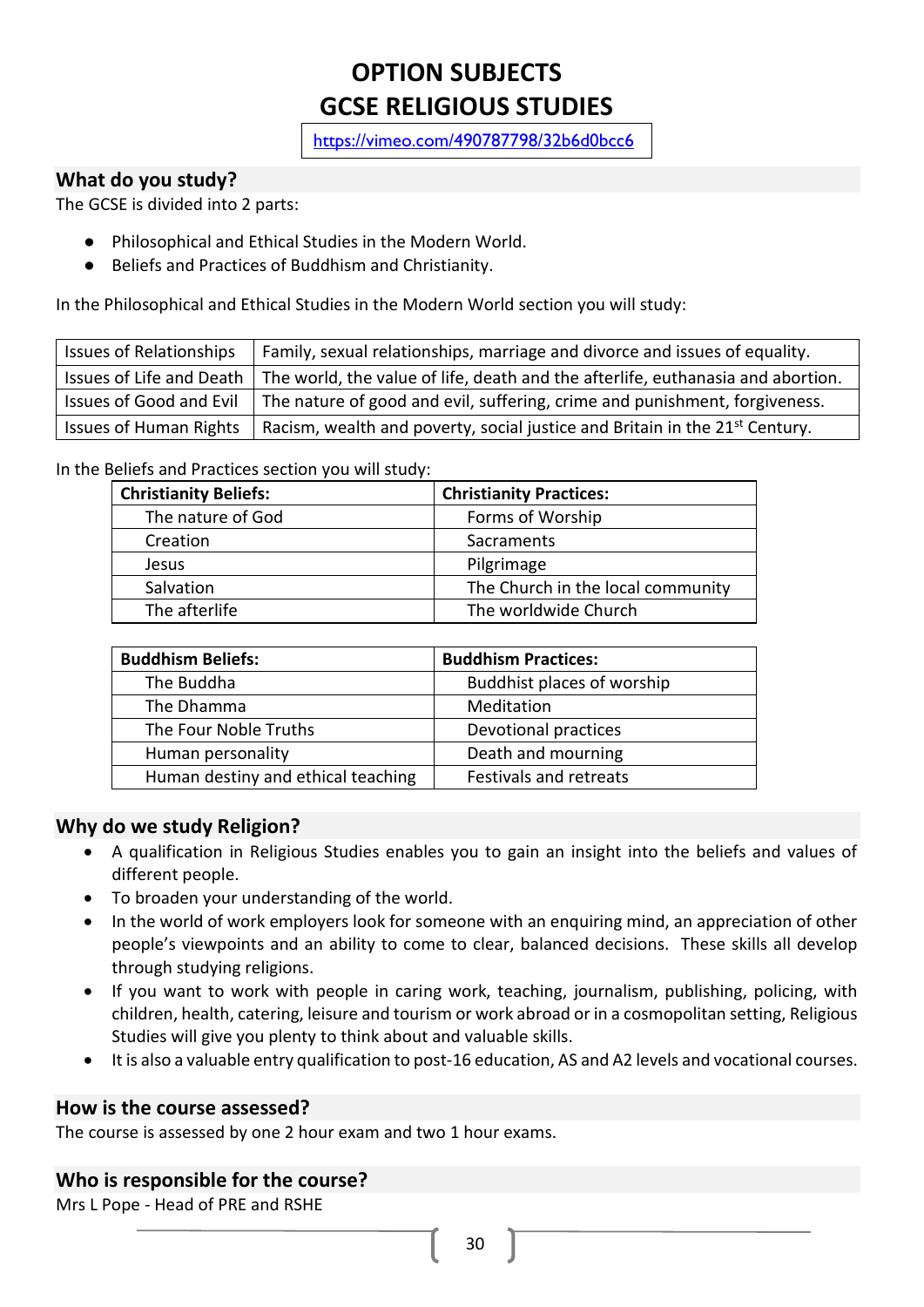# <span id="page-32-0"></span>**OPTION SUBJECTS GCSE SPANISH**

### <https://vimeo.com/667293862/9088c007cd>

### **What do you study?**

After Chinese and English, Spanish is the most widely spoken language in the world. By learning Spanish you are getting a passport to Spain, South and Central America and parts of the Caribbean. Spain is a major holiday destination and is the land of Real Madrid, bullfighting, tortillas, Picasso, Barcelona, sherry, flamenco music and the guitar.

### **Subject Content**

Students study three broad themes of:

- Theme 1: Identity and Culture
- Theme 2: Local, National, International and Global Areas of Interest
- Theme 3: Current and Future Study and Employment

### **Assessment**

| <b>GCSE Spanish has:</b> | a Foundation Tier (Grades 1 - 5) |                  |
|--------------------------|----------------------------------|------------------|
|                          | a Higher Tier                    | $(Grades 4 - 9)$ |

Students must take all four question papers at the same tier. All question papers must be taken in the same series.

| Paper 1: Listening | - 25% (Section A in English, Section B in Spanish)                      |
|--------------------|-------------------------------------------------------------------------|
| Paper 2: Speaking  | - 25% (Role Play, Photo Card, Conversation)                             |
| Paper 3: Reading   | - 25% (Section A in English, Section B in Spanish, Section C Translate) |
| Paper 4: Writing   | - 25% (Includes an open-ended writing task)                             |

### **Where might it lead?**

The ability to speak and understand a foreign language is becoming more and more valuable for people who want to hold down key jobs in industry and business. It also makes holidays and trips abroad more enjoyable. Learning a foreign language also helps people to have a better understanding of their own language.

### **Who is responsible for the course?**

Mrs C Donkin – acting Head of Modern Foreign Languages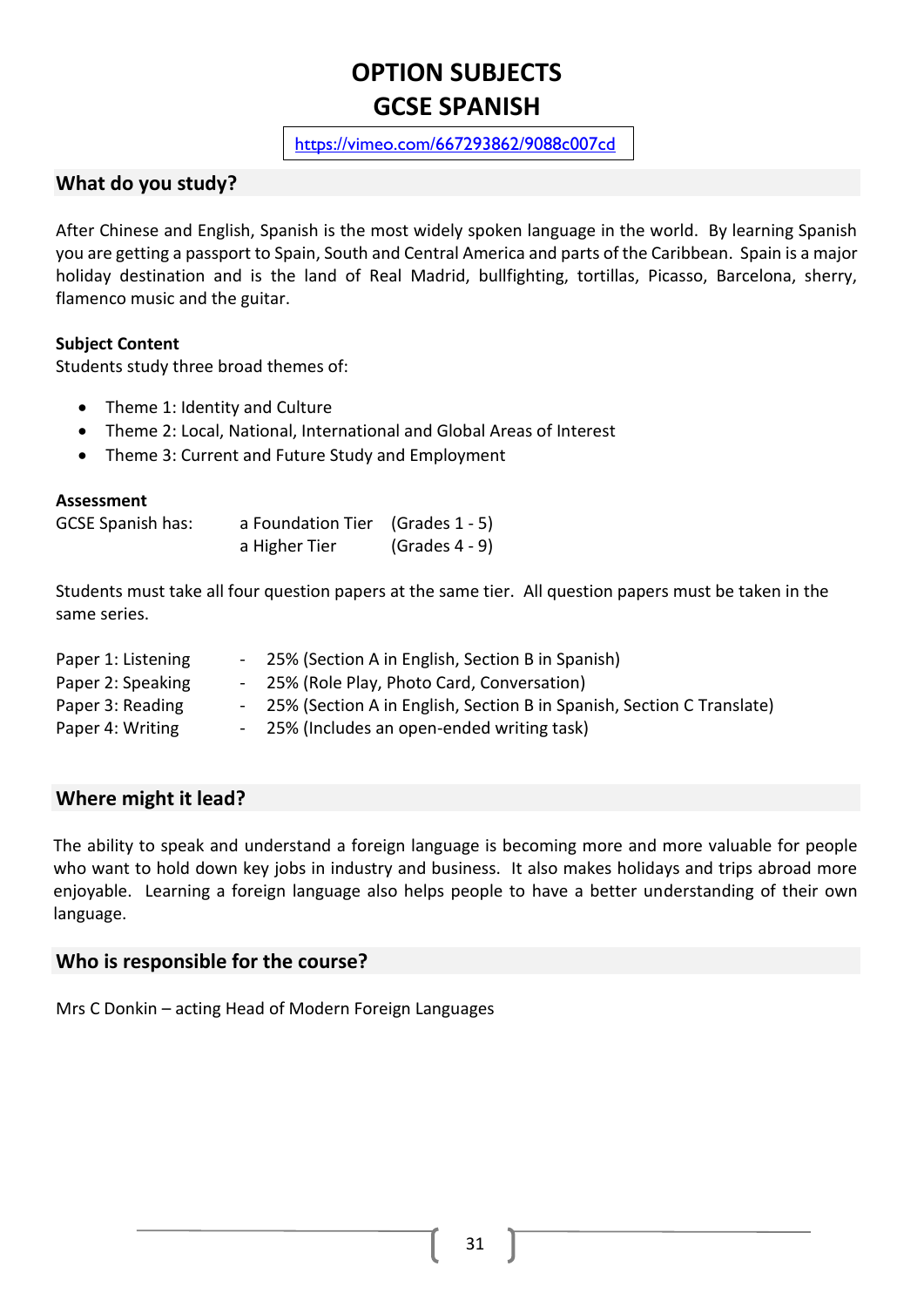# **OPTIONS PATTERN 2022-2024 CHEW VALLEY SCHOOL OPTIONS**

<span id="page-33-0"></span>

| Core | English Language*, English Literature*, Mathematics*, Science*, PE, RE,<br><b>RSHE, Work Experience</b> |
|------|---------------------------------------------------------------------------------------------------------|
|------|---------------------------------------------------------------------------------------------------------|

Choose two choices from Option A & B :



And two subjects from the following options:

|       | Art                                 | <b>Health and Social Care</b> |  |  |
|-------|-------------------------------------|-------------------------------|--|--|
| C & D | <b>Business Studies</b>             | History*<br>ICT - iMedia      |  |  |
|       | <b>Computer Science*</b>            |                               |  |  |
|       | <b>Construction (Double Option)</b> | Media Studies                 |  |  |
|       | Dance                               | <b>Music</b>                  |  |  |
|       | Design Technology                   | <b>PE</b>                     |  |  |
|       | Drama                               | <b>Religious Studies</b>      |  |  |
|       | Food & Nutrition                    | Spanish*                      |  |  |
|       | French*                             |                               |  |  |
|       | Geography*                          |                               |  |  |
|       |                                     |                               |  |  |
|       |                                     |                               |  |  |

\*Subjects marked in **bold** with an asterisk represent part of the English Baccalaureate.

The government is increasingly requiring students to achieve the English Baccalaureate. Whilst not compulsory, it is highly advisable for students, especially if considering going on to university education that students should choose a foreign language and either Geography or History to be eligible to achieve the English Baccalaureate.

### **Double Option**

Construction is a Double Option subject taken in both Options A and B.

### **PE**

Two PE courses are available – a GCSE and a National Course. Students are asked to opt for PE and staff will then allocate students onto the correct course based on suitability.

**Prohibited combinations -** You **cannot** take the same subject twice.

**Reserve Choice -** We ask all students to make a reserve choice. This must be something they are willing to study.

### **Please complete the [Options Form](https://forms.office.com/r/Pai0scc7vi) by Wednesday 26th January 2022.**